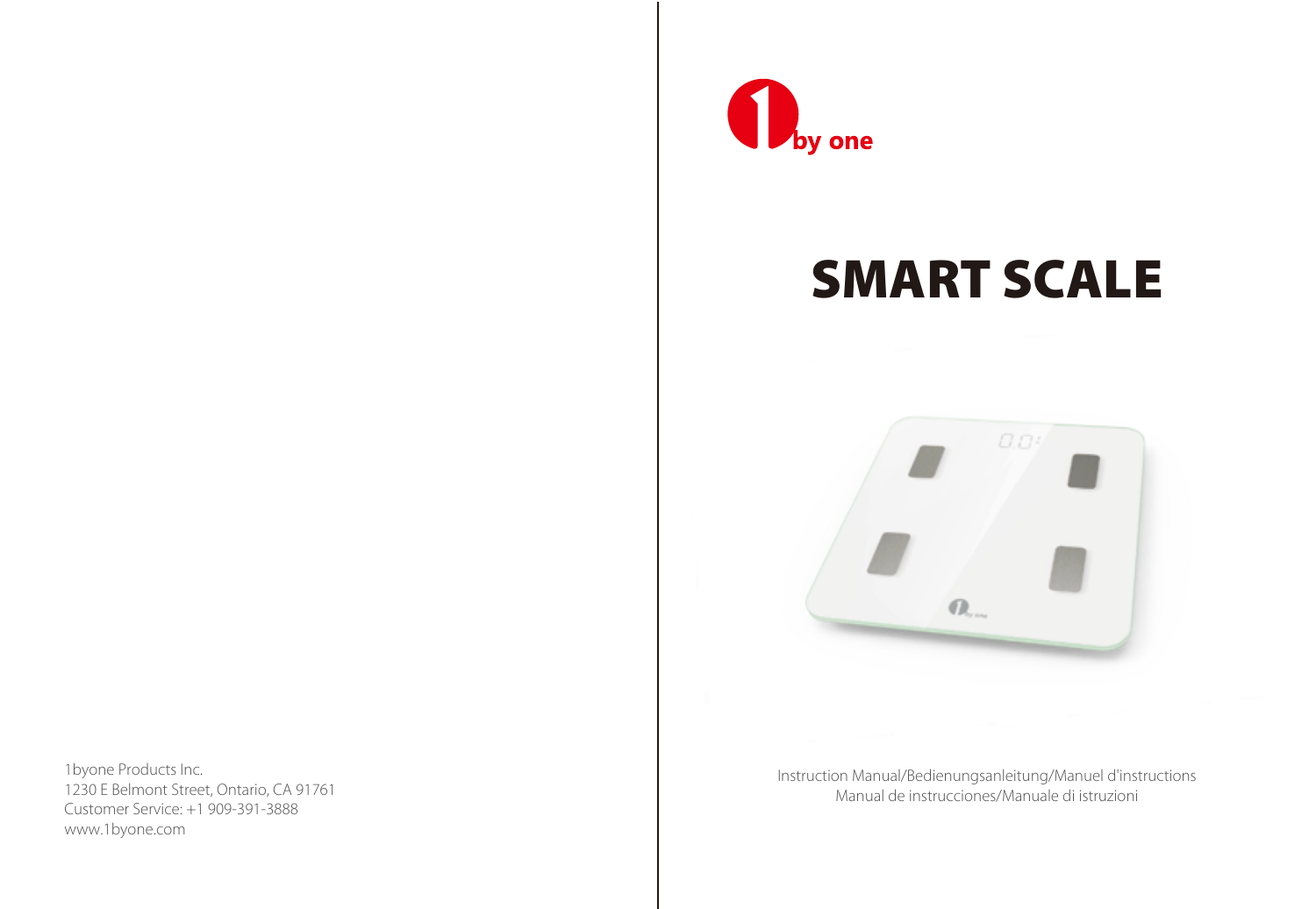Thank you for purchasing the 1byone Smart Scale. Please read this instruction carefully before operating.

#### Measure Range

Body weight, Body fat, Body water, Muscle mass, BMI(Body mass index), BMR(KCAL), Bone mass and Visceral fat.

## Working Theory

This device is based on BIA (Bioelectrical Impedance Analysis) technology. To measure body bioelectrical impedance, it makes the results much more accurate with new measuring technology. The reason is that human body fat is not conductive, but muscle and water are good conductors. The device measures human body bioelectrical impedance to calculate the composition of human body.

## Caution

### Safety Precautions

- 1. Not recommended for any person using a pacemaker or other internal device.
- 2. Not recommended for women who are pregnant.
- 3. Any measurement obtained using this device is for reference only and should not be considered as a medical opinion.
- 4. Consult your primary care doctor or physician before making changes to your diet, exercise plans or physical activities.
- 5. DO NOT stand on the edge of the scale or jump on it.
- 6. DO NOT overload the scale (Maximum 396lb/180kg).
- 7. Always place scale on a hard, dry and flat surface before measurement.
- 8. Make sure your feet are dry before stepping on the scale.
- 9. Connect the batteries in accordance with the correct polarities indicated.
- 10. Remove batteries if the scale is not to be used for a long time.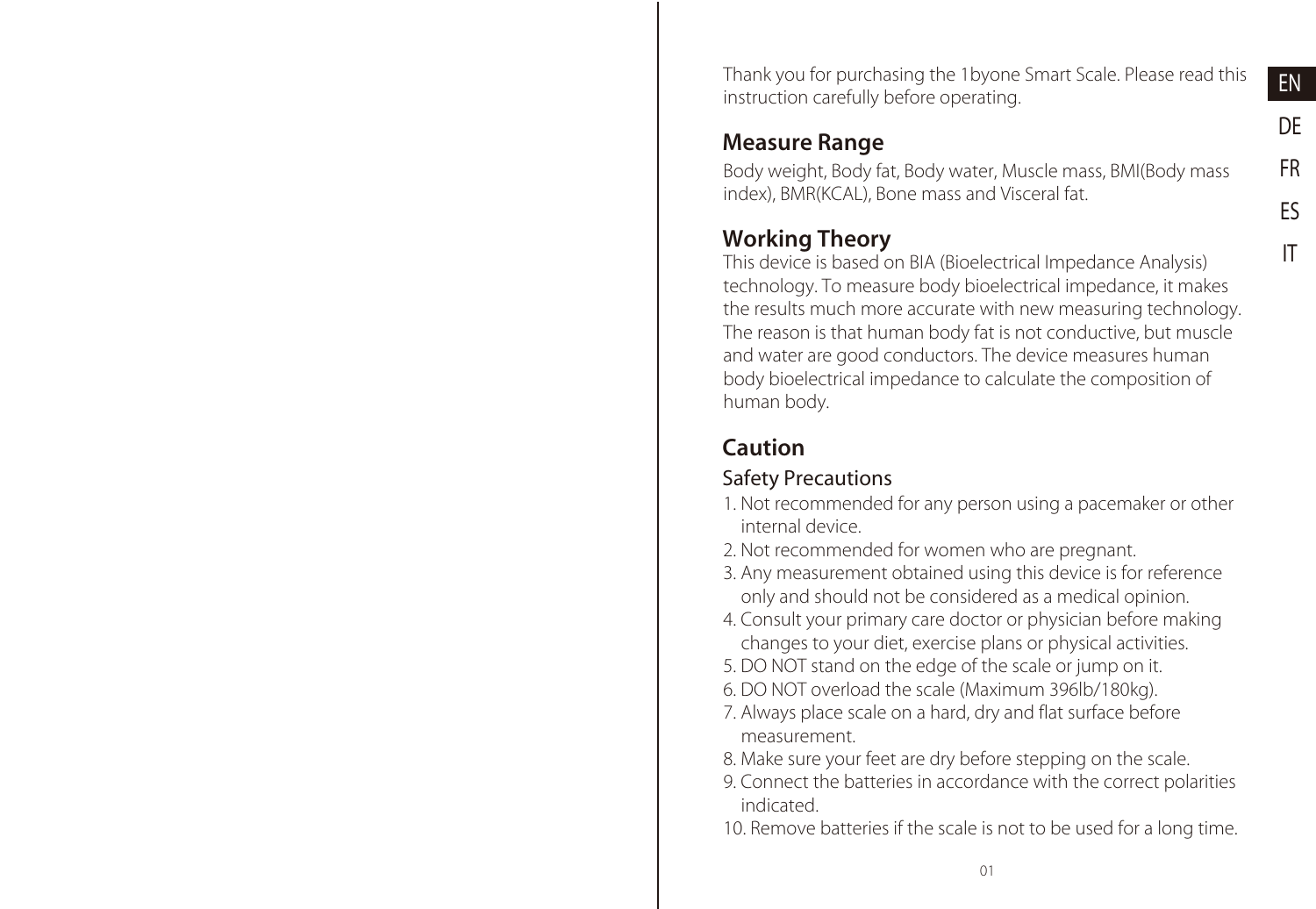#### **EN** Note

- Do not bend knees when measuring.
- Take measurements at the same or similar time of the day. DE
	- Do not take measurements immediately after intense exercise.
- Mobile phone and microwave frequencies may affect accuracy of results. FR ES
- The result is just a reference for children, aged people and professional athletes. IT
	- Do not disassemble it by yourself.
	- Do not wash the scale under the water.
	- Do not wash it with hot water or oil.
	- Wiping the machine by wet cloth with detergent, and clean it with dry cloth.
	- Before using the scale, make sure you have programmed all your personal data.
	- When you enter "Baby Mode", please weigh with shoes.
	- Take measurements at the same or similar time of the day.
	- You can change the unit by "Setting>My information>Unit".

## Preparation Before Use

#### Inserting Batteries

To insert the batteries, open the battery compartment on the rear of the scale and remove the compartment cover. Insert 4 AAA batteries, paying attention to the correct polarity.

### Auto Power-off

The scale will automatically power off:

- After data has been uploaded to the application.
- After 30 seconds of no operation.
- It is overloaded.
- Due to faulty operations.

## Switch unit

- 1. Three units: kg/lb/st:lb for option.
- 2. The default unit on scale is decided by the UNIT Selection in APP, please change default unit in APP for daily use.

Please note that if user select "st:lb" in APP, the scale will show "lb" only.

#### Operation Instruction What devices are compatible?

## iOS devices:

Phone 4s, iPad3, iPad Mini or higher.

#### Android devices:

Android 4.3 or higher with Bluetooth 4.0 or higher version, memory capacity no less than 1GB.

## How to install the 1byone Wellness 2.0 APP

Download App"1byone Wellness 2.0" from App Store or Google Play.

- 1. Make sure your phone or tablet is connected to the Internet.
- 2. Search and download "1byone Wellness 2.0" in App Store or Google Play. Or simply scan the QR code below.







iOS 1byone Wellness 2.0

Android 1byone Wellness 2.0

1byone Wellness 2.0 APP icon

- 3. The APP icon will appear at the desktop of your phone or tablet after the installation is completed.
- 4. Tap "1byone Wellness 2.0" icon to launch the App.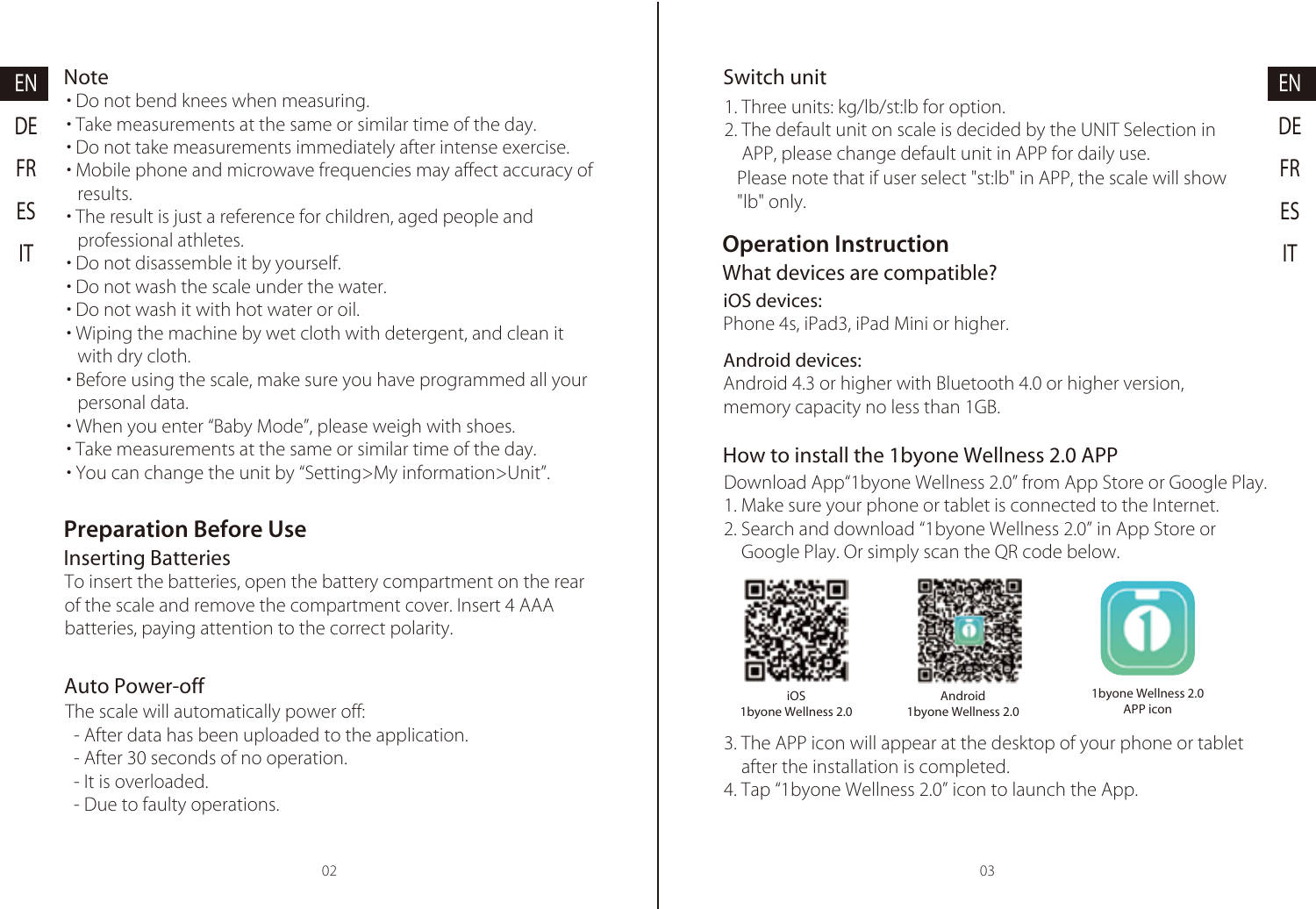#### How to use the 1byone Wellness APP?

EN

FR ES IT

- 1. Turn on the Bluetooth function of your device.
- 2. Tap "1byone Wellness 2.0" to open the APP on your device. DE
	- 3. When using the APP for the first time, you need to follow the
	- steps below to enter your Profile information.
	- A. This step only applies to iPhone that support iOS 8 or higher. If this doesn't apply to you, please go to step B. When you open 1byone Wellness 2.0 App for the first time, the system will automatically turn to health data access page. You can select all health data types which can be synchronized to Health, and tap "Done" on top right corner afterwards. Currently the Health App only accepts 5 parameters: Body Fat Percentage, BMI, Height , Lean Body Mass and Weight.
		- B. As you are prompted, accurately fill in personal information. Tap on the picture to change user's image. Input your information(user name, gender, preferred weight unit, birthday, height, fitness level), check and confirm, then save to continue.





C. You will see the following indication, keep standing on the metal sheets of the scale with bare feet to make a connection between your device and scale via Bluetooth.



D. After the scale display blinks"---" three times, it will present the confirmed weight measurement. That means the body composition analysis are measured, click "Yes" to receive them to your app. You can check the standard of your each body composition by tapping on the data.



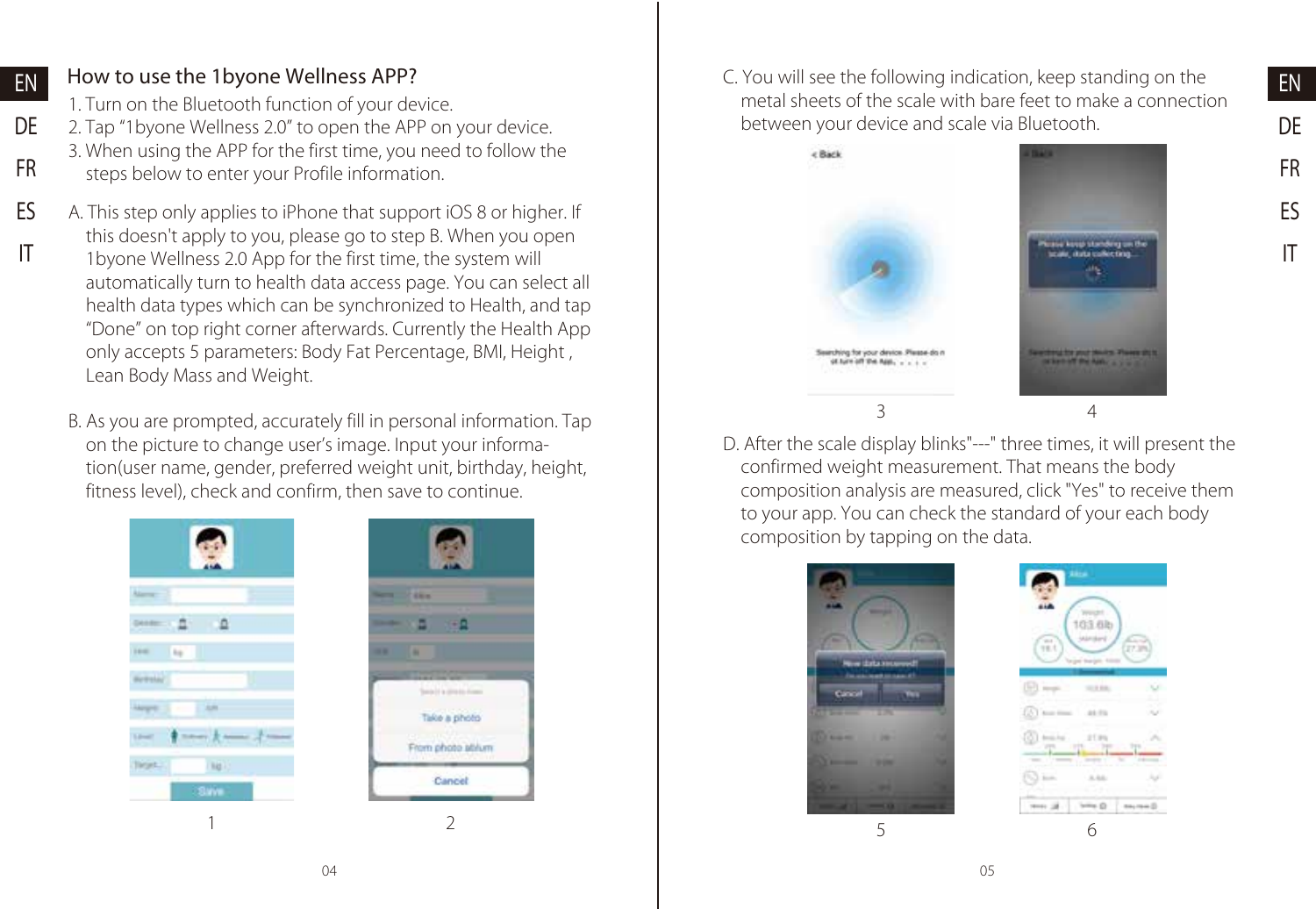EN DE FR E. Click into the history, you can see your history data in graph or list. You can share your body data via Twitter/Email/SMS/Facebook.





## Baby Mode

1. To create an account for you baby, click the Baby mode and input the baby's information and click "Save".



2. Click "Weighing" and stand on the scale with your shoes when the scale showing "Adult weighing first", leave the scale and stand on it again with your baby when the indication turns to"Weighing with baby".



3. After weighing click "Yes" to save the data. You can also see the history data in graph and list by pressing history.



IT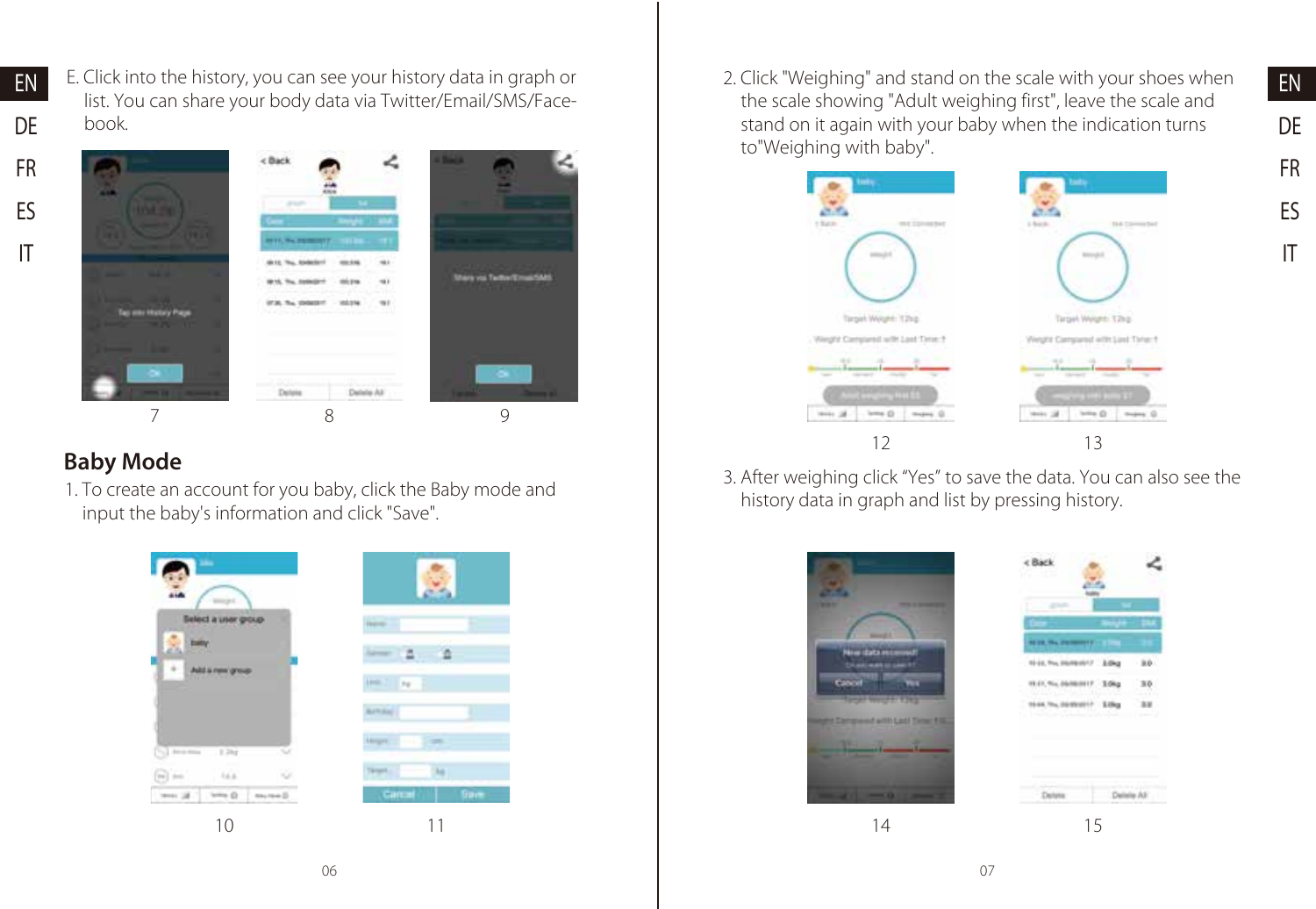## Navigating the Main Menu



EN DE FR ES IT

- 1. Add and delete user: tap the user image icon to enter the "User Select" page.
- Tap "+" to add new users, each user needs to re-input user information.
- $\cdot$  Tap "Edit", then tap " $-$ " to remove users.
- 2. History: measured data
- 3. Settings: Reset user information, save data in TXT files, information about body health reference tables and view the application's description.
- 4. Baby mode

## Compatible with Apple "Health" APP

There is a health APP called Health which is compatible to 1byone Wellness 2.0. You can update body data from 1byone Wellness 2.0 to Health. You can check historical data even if you uninstall 1byone Wellness 2.0 accidently. Notes: For iOS8 or higher.

## How to Use Health App?

- 1. Find Health App on your iPhone.
- 2. When using 1byone Wellness for the first time, you will be asked for permission to update date from 1byone Wellness 2.0 to Health.

| 1byone Wellness<br>œ<br>۹ |    |               |
|---------------------------|----|---------------|
|                           |    |               |
|                           |    |               |
|                           |    | ٥             |
|                           |    |               |
|                           |    | ×             |
|                           |    | ۱             |
|                           |    | ٠             |
|                           |    | $\mathcal{L}$ |
|                           |    | ۱             |
|                           |    | . .<br>٠      |
|                           |    | $\mathcal{L}$ |
|                           |    | ı             |
|                           |    |               |
|                           |    |               |
|                           | 17 |               |

3. Pleased note that date is only updated in Health when the measurement are successfully taken in 1byone Wellness 2.0. Unsuccessful measurements will not be updated to Health. 4. Open Health App, choose the "Body Measurements", you will see the latest data updated from 1byone Wellness 2.0.

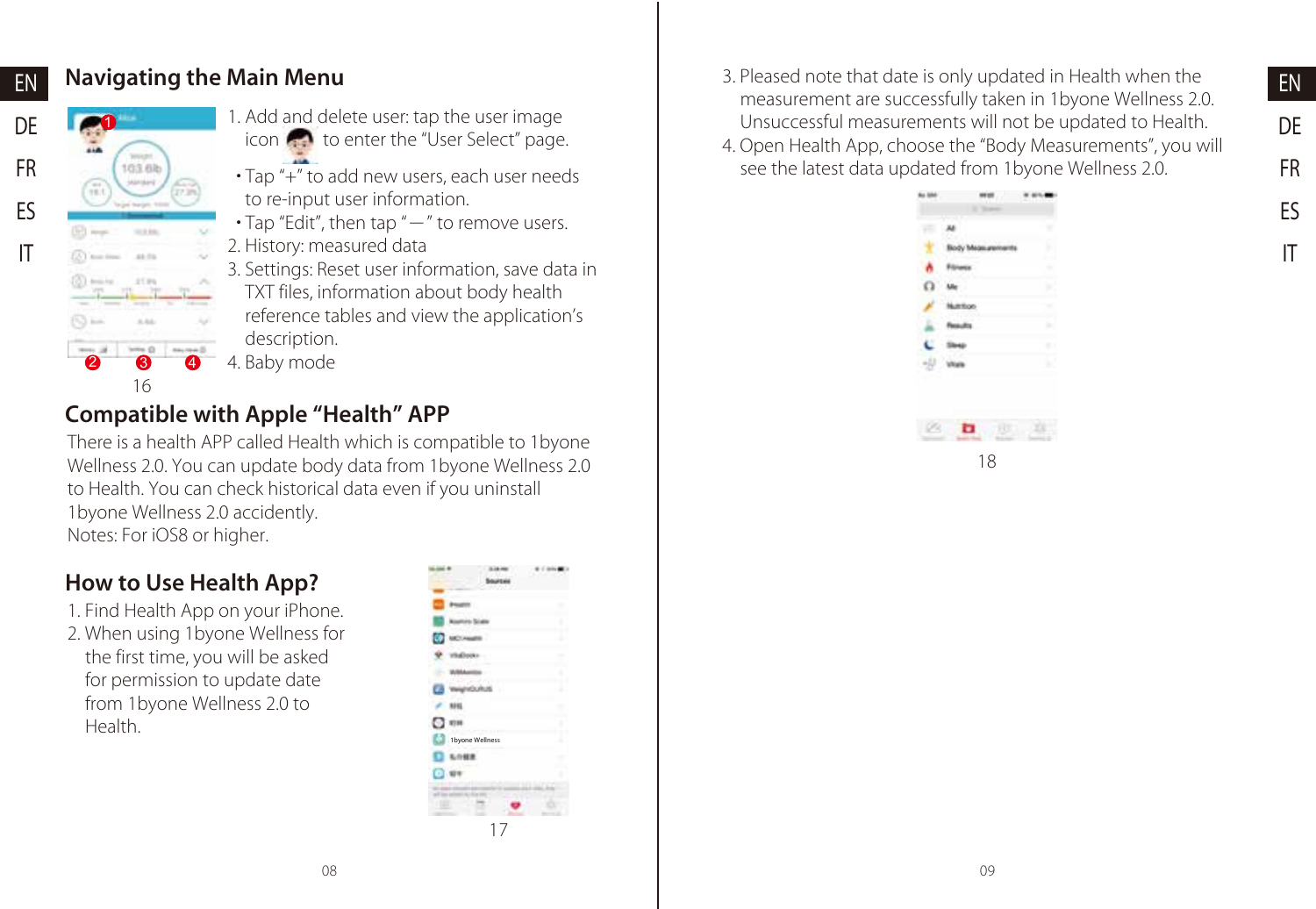## Frequently Asked Questions & Answers

1. Why doesn't the scale work? Why doesn't the display show data? Why does the data on the screen disappear in a flash?

- Please check whether the insulation piece is taken out, batteries are installed or batteries are in low and need replacing.
- 2. Display indicates "Err" when measuring body fat. ES
	- Your feet or scale are too wet.

EN DE

FR

IT

- Overload the maximum capacity (396lb/180kg)
- Body parameter settings should be with Height(3'3"-7'3"/100-220cm), Aged(10-99 years old).
- 3. The scale can not connect with App.
- The app is required to be opened when weighing.
- Make sure to turn on the Bluetooth function on your device.
- Please re-turn on the Bluetooth and restart 1byone Wellness 2.0 on your device.
- Check the phone model, the phone must be higher than iPhone 4S, iPad 3, or iPad Mini for iOS. For Android models, phones must be Android 4.3 or higher.
- 4. No body fat measured when weighing.
- Body fat scale requires weighing with dry and bare feet.
- Ensure the Bluetooth function is open.
- Please input your personal information with Height(3'3"-7'3"/100-220cm), Aged(10-99 years old).

## Maintenance and Cleaning

- 1. Do not keep the scale loaded for a long time. This may cause damage to the scale and it will no longer be accurate.
- 2. Do not put anything on the scale when not in use. Otherwise, it will consume power and reduce the lifetime of the scale and batteries.
- 3. Keep the product clean and dry; Keep away from water; Avoid damaging the inside electric circuit when weighing.
- 4. Do not drop the product. Avoid risking damaging the scale or breaking the glass.
- 5. The scale is in lower power when "Lo" is displayed. Please change the batteries immediately. Permanent damage will occur if the scale is kept in a low power mode for a long time.
- 6. This product is a body analyzer scale for body composition analyzing only. Please do not use for commercial purposes.
- 7. Clean with a damp cloth and wipe down using a dry cloth.
- 8. DO NOT use detergents/cleaning agents to clean the scale. Doing so may permanently damage the plating on the electrodes used to measure body fat.

## Accuracy Range

| 50KG:±300g          | 100KG:±400q            | 150KG:±500g            |
|---------------------|------------------------|------------------------|
| $110$ lbs+/-0.66lbs | 220 lbs + / - 0.88 lbs | $330$ lbs $+/-1.1$ lbs |

### Indication Symbols

| env indicator      |
|--------------------|
| Overload indicator |

## Specifications

- 1. 27x80mm Highlight LED Display
- 2. Unit: kg/lb/st:lb
- 3. 10 user groups
- 4. Results are displayed graphicaly
- 5. Three fitness levels: Ordinary, Amateur and Professional
- 6. Capacity:180kg/396lb
- 7. Minimum Mass measurement graduation: 0.1kg
- 8. Muscle Mass measurement graduation: 0.1kg
- 9. Weight measurement graduation: 0.1kg/0.2lb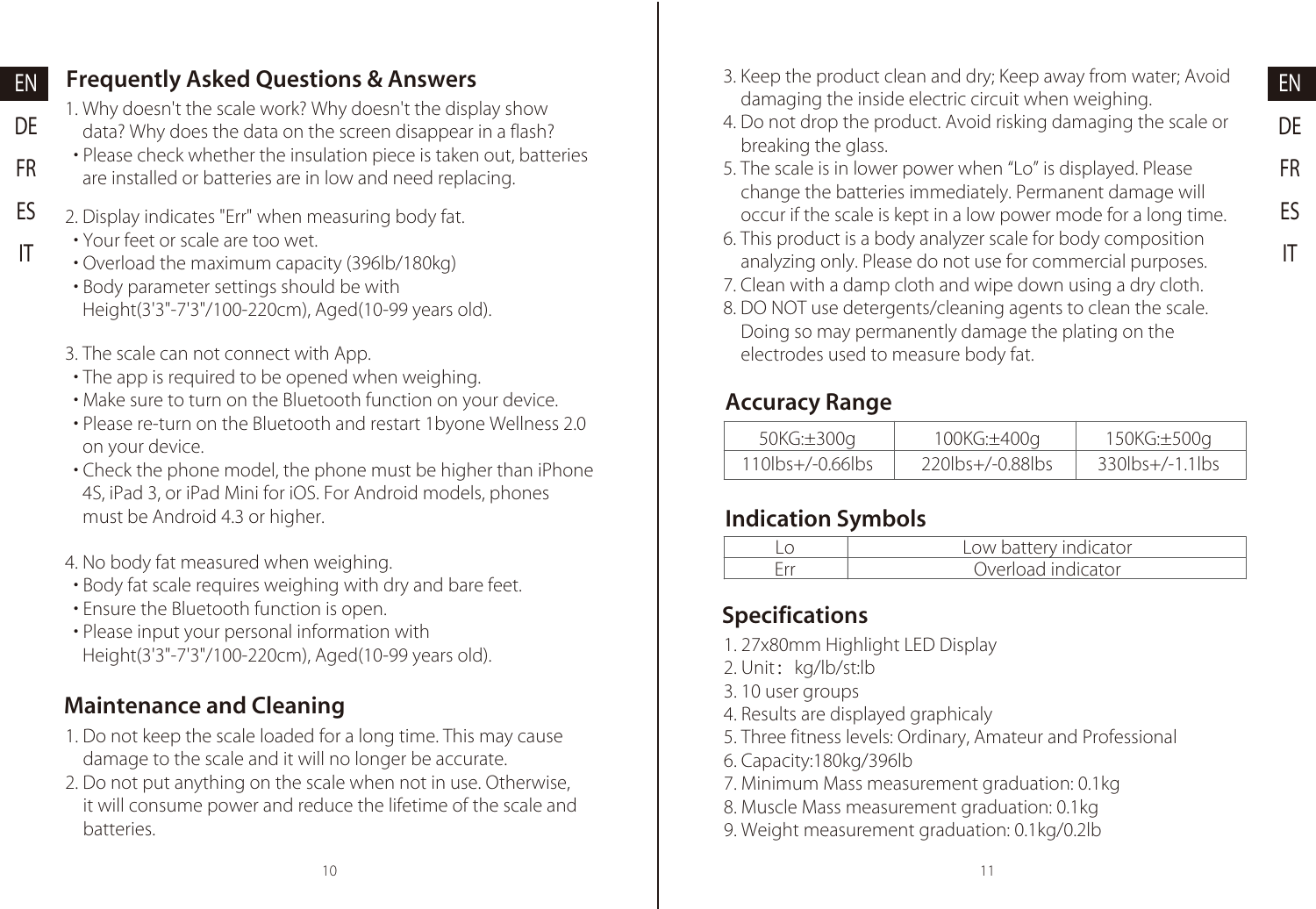- 10. Body Fat measurement graduation: 0.1% 11. Body Water measurement graduation:0.1%
- 12. Bone graduation: 0.1kg DE

EN

- 13. Age range: 0~99 years old
- 14. Height range: 100~220cm 3ft:3in~7ft:3in 15. Working temperature:10~40°C FR
- 16. Working humidity:20%~90% ES
	- 17. Storage temperature: -10~50°C
- 18. Power: DC 6V (4 x AAA Batteries) IT

## DISPOSAL

### Disposal of the appliance



Under no circumstances should you dispose of the appliance in normal domestic waste. This product is subject to the provisions of European Directive 2012/19/EU.

Dispose of the appliance via an approved disposal company or your municipal waste facility. Please observe currently applicable regulations. Please contact your waste disposal center if you need any further information.

## Disposal of batteries



Used batteries may not be disposed of in household waste.

All consumers are statutorily required to dispose of batteries at a collection point provided by their local municipality or retail store.

The purpose of this obligation is to ensure batteries are disposed of in a non-polluting manner. Only dispose of batteries when they are fully discharged.



The appliance's packaging is made from environmentally friendly material and can be disposed of at your local recycling plant.

Vielen Dank, dass Sie sich für die Smarte Waage von 1byone entschieden haben. Bitte lesen Sie diese Bedienungsanleitung vor der Nutzung.

## Messdaten

Körpergewicht, Körperfett, Wasseranteil, Muskelmasse, BMI (Body Mass Index), MBR (kCal), Knochenmasse und Eingeweidefett.

## Arbeitsweise

Diese Waage basiert auf der BIA (Bioelektrische Impedanzanalyse) Technologie. Durch diese neue Technologie sind die ausgegebenen Daten der Waage genauer als bei herkömmlichen Waagen. Die Technologie basiert darauf, dass Fettanteile im Körper keine guten Leiter sind, während Muskelmasse und Wasser ein sehr guter Leiter ist. Durch Messung des elektrischen Stroms, der durch den Körper fließt, kann die Waage eine genaue Zusammensetzung der Körpermasse festlegen.

## Achtung

### Sicherheitshinweise

- 1. Nicht empfohlen für Menschen mit Herzschrittmachern
- 2. Nicht empfohlen für Schwangere.
- 3. Die Werte der Waage können für eine Schätzung genommen werden aber stellen keine medizinische Analyse dar.
- 4. Bitte konsultieren Sie ihren Arzt, bevor sie Veränderung an Ihrer Ernährung machen oder mit Sport die Werte verbessern wollen.
- 5. Stehen Sie nicht auf dem Rand der Waage und Springen Sie nicht auf der Waage herum.
- 6. Überladen Sie die Waage nicht. (Max. 180 KG)
- 7. Stellen Sie die Waage auf eine harte, trockene und flache Oberfläche.
- 8. Stellen Sie sicher, dass Ihre Füße trocken sind, bevor Sie sich auf die Waage stellen.
- 9. Legen Sie die Batterien mit der korrekten Polarität ein. 10. Entfernen Sie die Batterien, wenn Sie die Waage längere Zeit nicht nutzen.

FR ES IT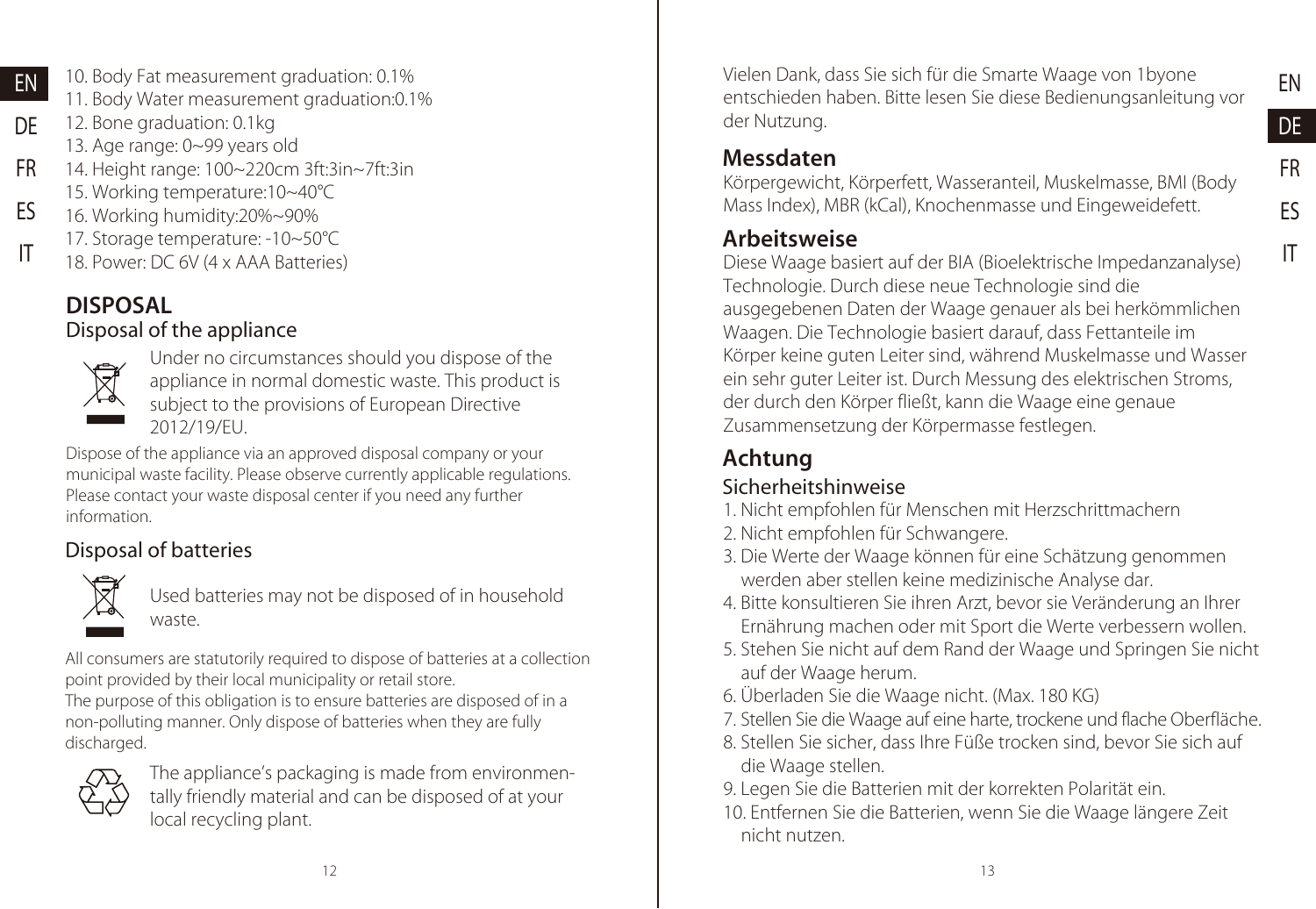EN DE FR ES IT

#### **FN** Hinweis

D<sub>E</sub>

ES IT

- Beugen Sie Ihre, Knie nicht während der Messung.
- Führen Sie die Messung zu den gleichen Tageszeiten durch.
- Machen Sie die Messungen nie direkt nach einer intensiven Übung.
- Handy und Mikrowellenfrequenzen können die Messung stören. FR
	- Die Resultate können nur als Referenz bei Kindern, älteren.
	- Menschen, professionellen Sportlern oder Schwangeren genutzt werden.
	- Nehmen Sie die Waage nicht auseinander.
	- Waschen Sie die Waage niemals unter Wasser oder mit Ölen/Fetten.
	- Sie können die Waage mit einem feuchten Tuch und Reinigungsmittel säubern und danach mit einem trockenen Tuch abtrocknen.
	- Bevor Sie die Waage nutzen, sollten Sie Ihre Daten einprogrammieren. Dies eröffnet Ihnen die kompletten Funktionen der Waage.
	- Wenn Sie den Baby-Modus einstellen, nutzen Sie bitte Schuhe bei der Messung.
	- Sie können die Gewichtseinheit ändern, indem Sie unter Einstellungen>Meine Informationen>Einheit eine andere Option auswählen.
	- Machen Sie die Messungen immer zur gleichen Tageszeit für das beste Resultat.

#### Vorbereitung vor der Nutzung Batterien Einsetzen

Öffnen Sie das Batteriefach auf der Unterseite der Waage und entfernen Sie die Abdeckung. Legen Sie die 4 AAA Batterien mit der richtigen Polarität ein.

## Automatische Abschaltung

Die Waage wird sich automatisch abschalten:

- Nachdem die Daten auf ihr Konto hochgeladen wurden.
- Nachdem 30 Sekunden keine Eingabe erfolgt ist.
- Wenn die Waage überladen wurde.
- Wenn die Waage nicht korrekt bedient wurde.

## Messeinheiten wechseln

- 1. Es stehen 3 Einheiten zum Messen zur Auswahl: KG / lb / st:lb
- 2. Die standardmäßige Einheit der Waage wird von der App kontrolliert. Bitte ändern Sie die Einstellungen in der APP

#### Gebrauchsanweisung Welche Geräte sind kompatibel?

## iOS Geräte:

iPhone 4s, iPad3, iPad Mini oder neuer.

#### Android Geräte:

Andrioid 4.3 oder höher mit Bluetooth 4.0 oder höher. Speicherplatz mindestens 1GB.

## Wie Sie die "1byone Wellness 2.0" APP installieren.

Downloaden Sie die "1byone Wellness 2.0" aus dem App Store oder Google Play

- 1. Stellen Sie sicher, dass Ihr Handy oder Tablet an das Internet angeschlossen ist.
- 2. Suchen Sie die "1byone Wellness 2.0" App im AppStore / Google-Play oder scannen Sie den QR Code.







iOS 1byone Wellness 2.0

Android 1byone Wellness 2.0

1byone Wellness 2.0 APP icon

- 3. Das APP Icon wird auf ihrem Desktop oder ihrem Handy nach der Installation angezeigt.
- 4. Drücken Sie das "1byone Wellness 2.0" App Zeichen um sie zu starten.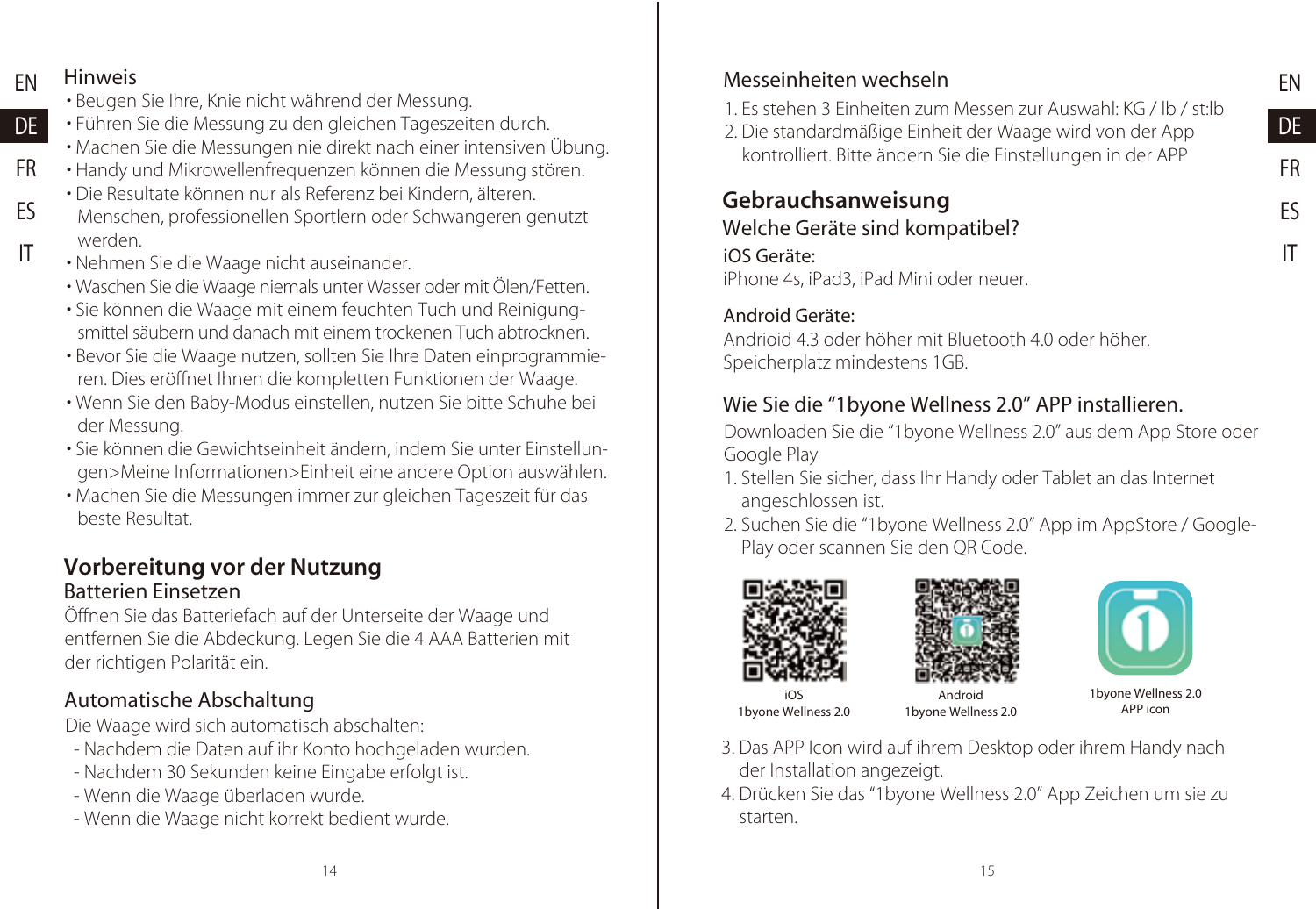EN DE FR ES IT

#### Wie benutzen Sie die APP. EN

DE FR

1. Starten Sie die Bluetooth Funktion auf ihrem Gerät.

- 2. Öffnen Sie die APP auf dem Gerät.
- 3. Wenn Sie die APP das erste mal benutzen folgen Sie den Schritten um ein Profil anzulegen.
- A. Dieser Schritt ist nur für iOS 8 oder höher. Ansonsten gehen Sie zu schritt b) Wenn Sie die 1byone Wellness APP das erste mal öffnen, wird die Gesundheitsdaten-Seite automatisch aufgerufen. Sie können alle Gesundheitsdatentypen auswählen, die im Health Kit Einstellen synchronisiert werden sollen. Und dann Fertig (Done) in der oberen Rechten Ecke klicken. Momentan können 5 Parameter gespeichert werden. ES IT
	- B. Füllen Sie die persönlichen Informationen gut aus, um eine bessere Messung zu erhalten. Sie können auf ihr Profilbild klicken, um dies zu ändern. Jegliche Informationen (Name, Gewicht, Geschlecht, etc.) wird nur lokal auf ihrem Gerät gespeichert.





C. Sie werden dies auf der Anzeige sehen, wenn Sie sich barfuß auf die Metallplatten stellen. Dann wird sich die Bluetoothverbindung aufbauen.



D. Nachdem die Anzeige "---" dreimal angezeigt hat, wird Sie die Messung darstellen. Dies bedeutet, dass alle Daten gesammelt wurden. Klicken Sie "Ja" um diese auf der App darzustellen. Sie können die Details der Daten nun auf der App ansehen.





5 6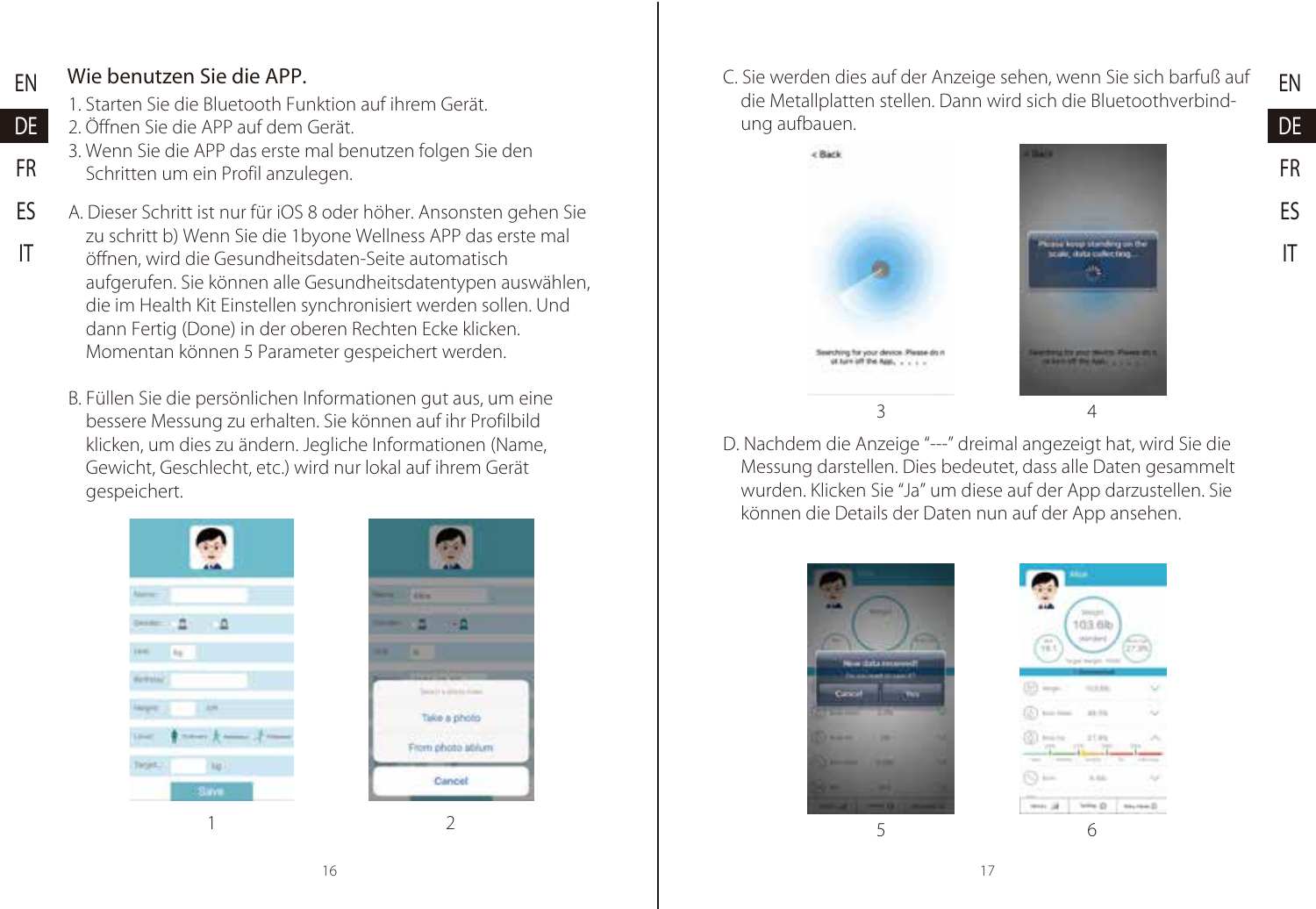- EN DE
- E. Wenn Sie auf "Historie" klicken, können Sie alle Messungen in einem Graphen sehen und wenn Sie wollen auch auf sozialen Medien teilen.
- FR ES IT



### Baby Modus

1. Um einen Account für Ihr Baby zu erstellen, klicken Sie auf den Baby Modus und geben Sie alle nötige Daten dort ein.



2. Klicken Sie auf "Wiegen" und stehen Sie zuerst alleine mit Schuhen auf der Waage. Die Waage wird "Erwachsenen zuerst messen" anzeigen. Gehen Sie danach von der Waage und wiegen Sie sich mit ihrem Baby noch einmal, sobald die Waage "Mit Baby wiegen" anzeigt.

EN DE FR ES IT



3. Klicken Sie "Ja" um diese auf der App darzustellen. Sie können die Details der Daten nun auf der App ansehen.

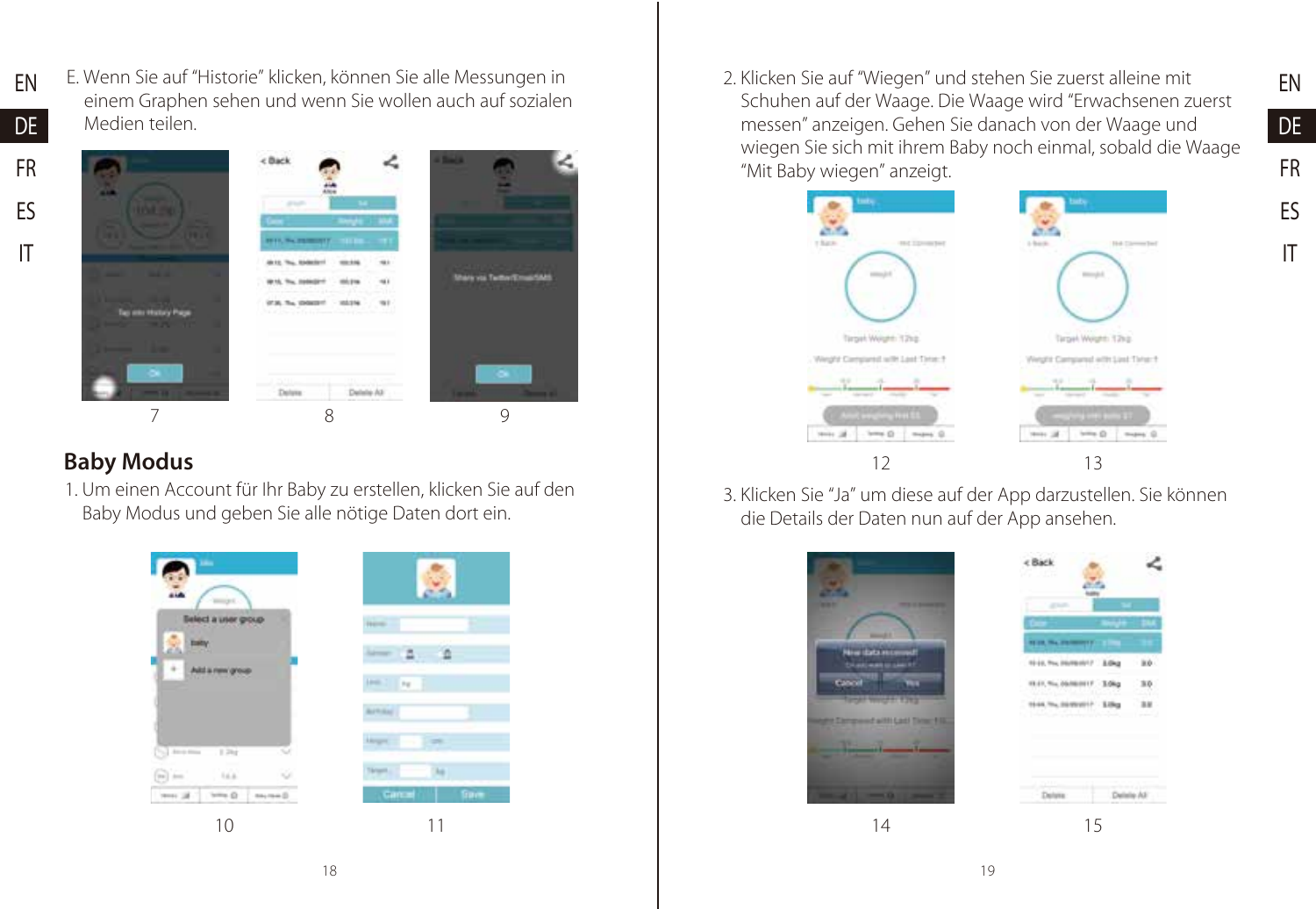

#### Menüführung

103.6b

 $-100$ as m

16

2 3 4

 $v = 0$ 

- 1. Wie Sie einen Benutzer löschen: Drücken Sie das Bild des Benutzers um auf die "Nutzerauswahl" zu kommen.
- Drücken Sie "+" um neue Nutzer hinzuzufü- gen. Geben Sie die Informationen für den Nutzer ein.
- Wählen Sie "Editieren" aus und dann "-" um den Nutzer zu löschen.
- 2. Historie: Nutzerdaten.
- 3. Einstellungen: Nutzerdaten löschen, Daten
- in TXT Datein speichern, Informationen über Gewichtstabellen und Beschreibungen. 4. Baby-Modus.

## Kompatibel mit der "Health" App

Es gibt eine APP die "Health" heißt, welche kompatibel mit der 1byone Wellness 2.0 ist. Sie können Daten von den beiden Apps importieren und so die Daten noch nutzen, wenn Sie aus versehen ihre Wellness App deinstallieren. Benötigt iOS8 oder höher.

## Wie benutzt man die Health App?

- 1. Installieren Sie die Health App auf ihrem Telefon.
- 2. Wenn Sie 1byone Wellness das erste Mal öffnen, werden Sie gefragt, ob Sie die Daten auch nach "Health" importieren wollen.

|                 | t<br>۰ |
|-----------------|--------|
|                 |        |
|                 |        |
|                 | ı      |
| 1byone Wellness |        |
|                 |        |
|                 |        |
|                 |        |
|                 |        |
|                 |        |
|                 | 17     |

- 3. Bitte beachten Sie, dass nur erfolgreiche Messungen der Waage auch an die App weitergegeben wird. Abgebrochene Messungen werden nicht angezeigt.
- 4. Öffnen Sie die Health App und wählen Sie "Body Measurements" um die neusten Daten der 1byone Wellness anzusehen.



EN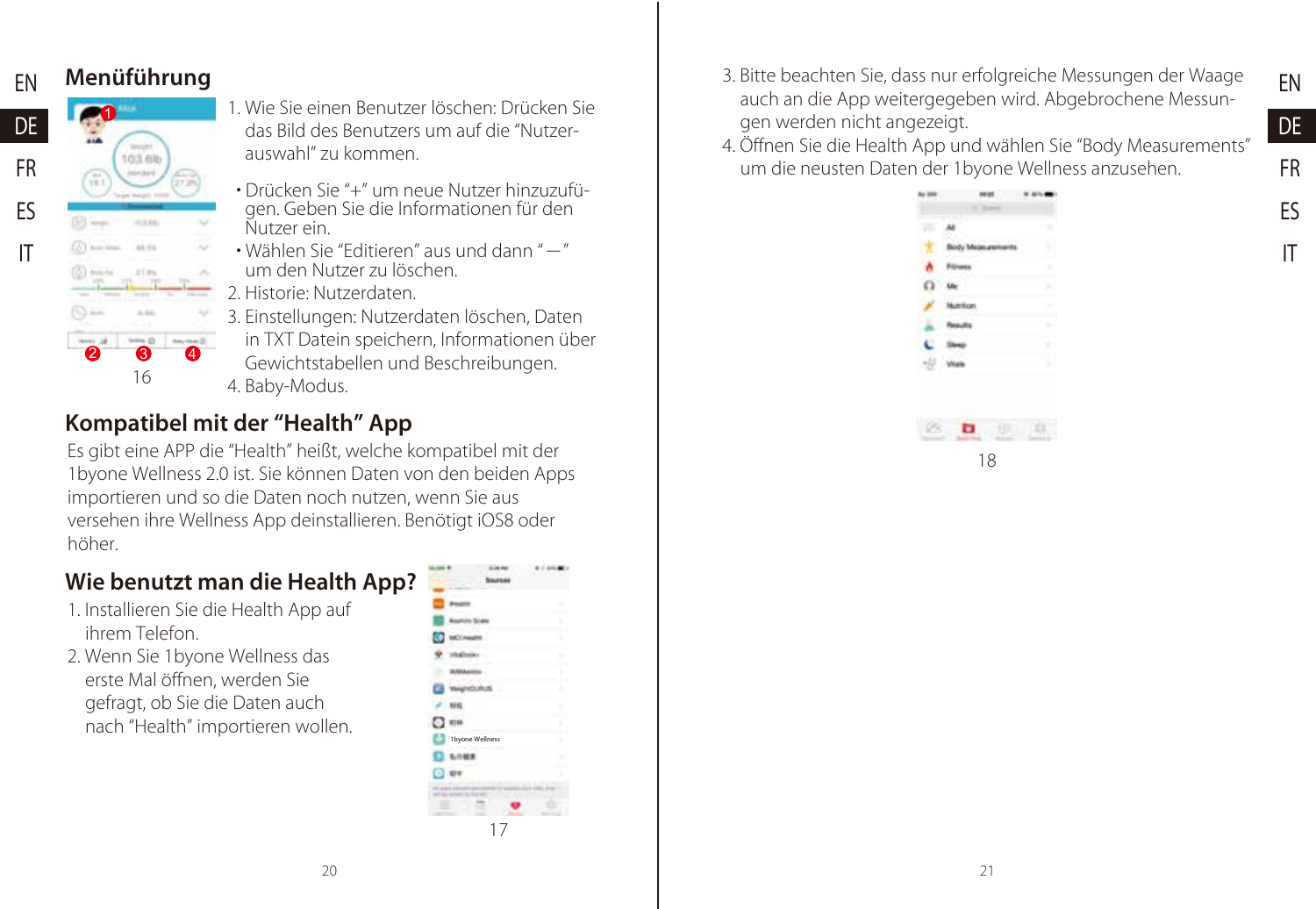#### Häufig gestellte Fragen & Antworten EN

DE FR ES IT

- 1. Warum funktioniert die Waage nicht? Warum werden keine Daten angezeigt? Warum blinken die Messungen und verschwinden?
- Bitte prüfen Sie ob das Isolierungsband herausgezogen wurde, die Batterien korrekt installiert sind oder ob diese vielleicht alle sind.
- 2. Das Display zeigt "Err" an, wenn das Körperfett gemessen werden soll.
- Die Waage oder ihre Füße sind vielleicht feucht. Ziehen Sie die Socken aus.
- Bitte überladen Sie die Waage nicht. Maximal 180kg.
- Die eingestellten Eigenschaften sollten innerhalb der Reichweite sein. Höhe 100-220cm, Alter 10-99 Jahre alt.
- 3. Die Waage verbindet sich nicht mit der App.
- Die App muss beim Wiegen geöffnet und aktiviert sein.
- Stellen Sie sicher, dass die Bluetoothfunktion ihres Handys aktiviert ist.
- Starten Sie das Bluetooth neu und starten Sie die App erneut.
- Prüfen Sie, ob ihr Gerät mindestens ein iPhone 4S, iPad 3 oder iPad Mini ist. Androidgeräte benötigen Android 4.3 oder höher.
- 4. Das Körperfett wird bei der Messung nicht mitgemessen?
- Sie müssen sich ohne Socken messen.
- Stellen Sie sicher, dass die Bluetoothfunktion angeschaltet ist.
- Die eingestellten Eigenschaften sollten innerhalb der Reichweite sein. Höhe 100-220cm, Alter 10-99 Jahre alt.

## Instandhaltung und Reinigung

- 1. Beladen Sie die Waage nicht über einen längeren Zeitraum als 1 Minute. Dies kann die Federn in der Waage stören und resultiert in ungenauem Messverhalten!
- 2. Beladen Sie die Waage nicht, während Sie sie nicht benutzen.
- 3. Die Waage sollte immer von Wasser ferngehalten werden und nicht feucht sein, da sonst die Elektronik der Waage gefährdet ist.
- 4. Lassen Sie die Waage nicht fallen. Dies kann das Glas zum Brechen bringen.
- 5. Sobald "Lo" auf dem Display erscheint, reicht die Batterieleistung nicht mehr um eine zuverlässige Messung durchzuführen. Wenn Sie die Waage für einen längeren Zeitraum auf einem niedrigen Energiestand lassen, kann ein Schaden an der Messtechnik entstehen.

EN DE FR ES IT

- 6. Nutzen Sie das Gerät nicht für kommerziellen Gebrauch. Es ist nur für den Eigengebrauch als Messgerät für Gewicht und Körpereigenschaften gedacht.
- 7. Reinigen Sie die Waage nur mit einem leicht feuchten Tuch und trocknen Sie die Waage danach mit einem trockenen Tuch.
- 8. Nutzen Sie keine Reinigungsmittel um die Waage zu säubern. Dies kann die Platinen und Messeinheiten auf der Waage permanent beschädigen.

## **Genauigkeit**

| Bis 50 kg: $\pm$ 300g | Bis 100 kg: $\pm$ 400g   Bis 150 kg: $\pm$ 500g |  |
|-----------------------|-------------------------------------------------|--|
|-----------------------|-------------------------------------------------|--|

## Störmeldungen:

| tand niedrig<br>a dalam |
|-------------------------|
|                         |

## Produktspezifikationen:

- 1. 27x80mm LED Display
- 2. Einheiten: kg / lb / st:lb
- 3. Bis zu 10 Benutzerkonten
- 4. Resultate werden graphisch dargestellt
- 5. Für 3 Fitness-Stufen: Normal, Amateur und Profi
- 6. Kapazität: Max 180kg / 396lb
- 7. Nachkommastellen bei allen Messungen: Eine (0,1)
- 8. Nachkommastellen bei pronzentualen Messewerten: 0,1%
- 9. Min-Max Alter: 10 bis 99 Jahre
- 10. Min-Max Körpergröße: 100 220 cm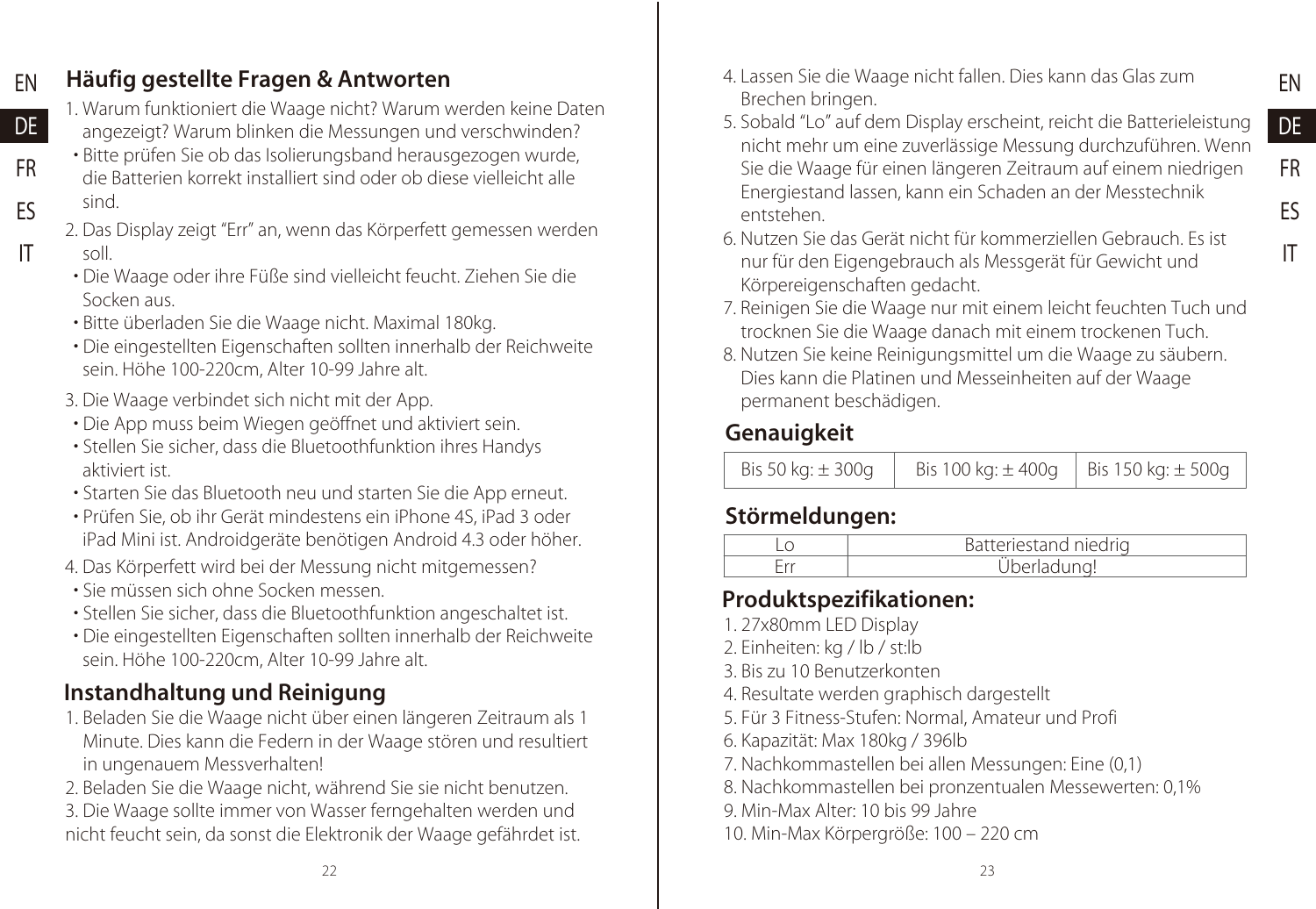DE FR ES IT

EN

11. Betriebstemperatur: 10 - 40 °C 12. Betriebsluftfeuchtigekt: 20% - 90% 13. Lagertemperatur: -10 – 50°C 14. Energiezufuhr: DC &V (4x AAA Batterie) EN D<sub>E</sub> FR

## **Entsorgung**

### Gerät Entsorgen



ES IT

Werfen Sie das Gerät keinesfalls in den normalen Hausmüll. Dieses Produkt unterliegt der europäischen Richtlinie 2012/19/EU.

Entsorgen Sie das Gerät über einen zugelassenen Entsorgungsbetrieb oder über Ihre kommunale Entsorgungseinrichtung. Beachten Sie die aktuell geltenden Vorschriften. Setzen Sie sich im Zweifelsfall mit Ihrer Entsorgungseinrichtung in Verbindung.

## Batterien/Akkus entsorgen



Batterien/Akkus dürfen nicht im Hausmüll entsorgt werden.

Jeder Verbraucher ist gesetzlich verpfl ichtet, Batterien / Akkus bei einer Sammelstelle seiner Gemeinde/seines Stadtteils oder im Handel abzugeben. Diese Verpflichtung dient dazu, dass Batterien/Akkus einer umweltschonenden Entsorgung zugeführt werden können. Geben Sie Batterien/Akkus nur im entladenen Zustand zurück.

|--|

Die Verpackung besteht aus umweltfreundlichen Materialien, die Sie über die örtlichen Recyclingstellen entsorgen können.

Merci pour votre achat de la balance électronique 1byone. Merci de lire attentivement ce manuel d'utilisation.

## Gamme de Mesure

Poids corporel, graisse corporelle, masse musculaire, indice de masse corporelle, masse osseuse, métabolisme de base, et graisse viscérale.

## Principe de Fonctionnement

Ce produit utilise la technologie impédancemétrique. Pour mesurer la bio-impédance, le produit utilise les informations concernant les muscles et l'eau contenue dans le corps afin de définir des diagnostics. Il utilise ainsi l'impédance corporelle pour calculer la composition du corps humain.

## Attention

## Mesure de Sécurité

- 1. Non recommandé toute personne utilisant des pacemakers ou tout autre produit similaire.
- 2. Ne pas utiliser sur des femmes enceinte.
- 3. Les résultats obtenus avec ce produit sont pour référence et n'ont pas vocation à être utilisés à des fins médicales.
- 4. Consulter votre docteur avant de faire des régimes ou toute activité physique.
- 5. Ne pas se tenir sur le bord de la balance. Ne pas sauter dessus.
- 6. Ne pas surcharger la balance ( au maximum 180 kilos).
- 7. Toujours placer la balance sur une surface plate et sèche.
- 8. Assurez vous que vos pieds sont secs avant d'utiliser la balance.
- 9. Installer les piles en respectant les polarites indiquées.
- 10. Retirer les piles si vous n'envisagez pas d'utiliser la balance pendant longtemps.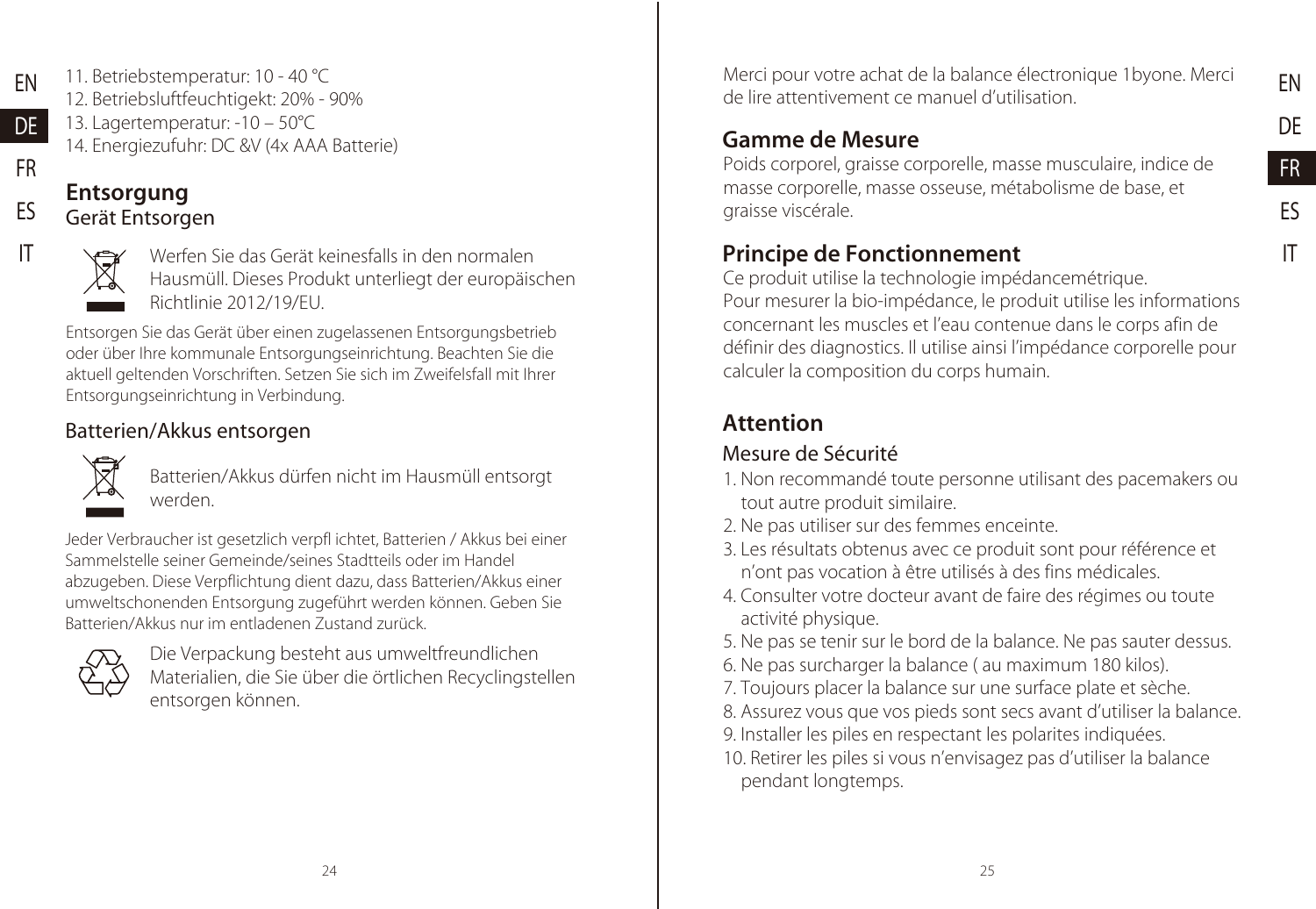FN Note

ES IT

- Ne vous penchez pas lorsque vous utilisez cette balance.
- Mesurer les indices de masse corporelle au même moment dans la journée. DE
- N'utilisez pas la balance après une activité physique intense. FR
	- Les smartphones, fréquence radio et micro-ondes peuvent affecter l'exactitude des résultats.
	- Les résultats sont uniquement des références pour enfants, personnes agées et athlètes professionnels.
	- Ne pas désassembler la balance.
	- Ne pas laver à l'eau courante.
	- Ne pas laver à l'eau chaude ou avec de l'huile.
	- Essuyer la balance avec un chiffon sec et du détergent.
	- Lorsque vous entrez en "Mode de bébé" veuillez vous peser avec vos chaussures.
	- Vous pouvez changer les unités en utilisant la fonction "Réglage>Mes informations>Unité".
	- Pesez vous toujours au même moment de la journée.

## Preparation à l'utilisation

### Insérer les Piles

Pour insérer les piles, ouvrir le compartiment des piles sur le coté de la balance puis retirer le couvercle. Insérer 4 piles AAA en respectant les polarités.

## Arret Automatique

La balance s' éteint automatiquement lorsque:

- les informations ont été téléchargées sur l'application.
- Après 30 secondes de non usage.
- En cas de surpoids.
- En raison de mauvaises manipulations.

## Changement d'unité

- 1. Trois unités : kg /lb / st: lb (en option)
- 2. L'unité de mesure par défaut est déterminée par UNIT dans l'application, vous pouvez changer l'unité de mesure en fonction de vos besoins.

Veuillez noter que si vous sélectionnez"st:lb" dans l'app, la balance affichera uniquement "lb".

## Consignes d'utilisation

Quels sont les systèmes compatibles?

Pour appareils utilisant iOS iPhone 4s, iPad 3, iPad Mini ou plus réçent.

#### Appareils utilisant Android

Android 4.3 ou plus réçent avec Bluetooth 4.0 et une mémoire disponible d'au moins 1GB.

## Comment installer l'app 1byone Wellness 2.0?

Télécharger l'app "1byone Wellness 2.0 depuis l'App Store ou Google Play. 1. Assurez vous que le smartphone ou la tablette est connecté(e) à Internet.

2. Chercher et télécharger "1byone Wellness 2.0" dans l'App store ou sur Google Play. Vous pouvez également scanner le code QR ci-dessous.







EN DE FR ES IT

iOS 1byone Wellness 2.0

Android 1byone Wellness 2.0

1byone Wellness 2.0 APP icon

3. L'app apparaît sur le menu de votre smartphone ou de votre tablette une fois l'installtion complétée.

4. Appuyer sur "1byone Wellness 2.0" pour lancer l'application.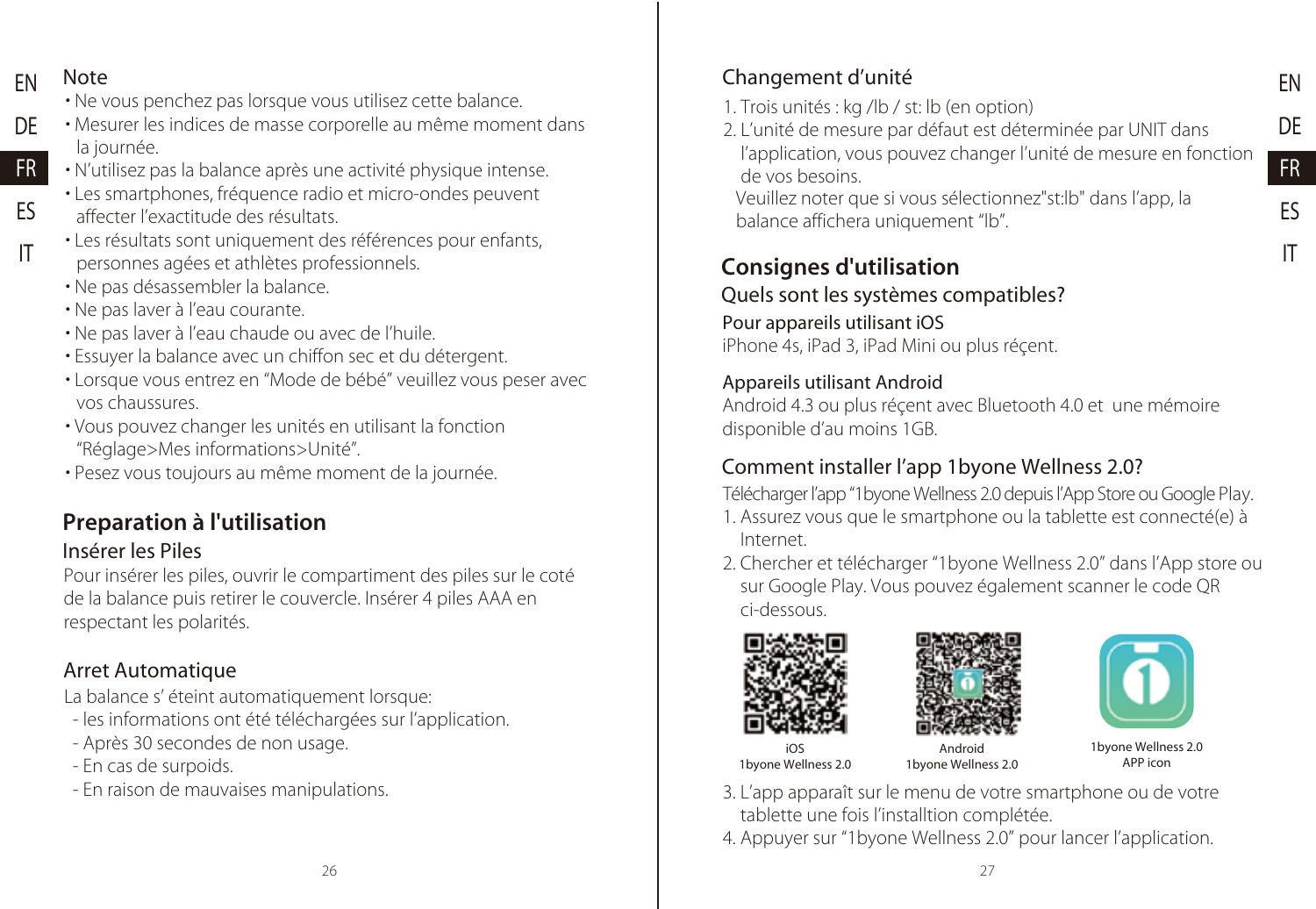#### Comment utiliser 1byone Wellness APP EN

DE FR ES IT

1. Activer le Bluetooth sur votre smartphone ou votre tablette.

- 2. Ouvrir l'aplication sur votre smartphone ou votre tablette.
	- 3. Lorsque vous utilisez l'application pour la première fois, veuillez suivre les instructions ci-dessous :
- A. Ces instructions ne concernent que les iPhones utilisant un système iOS 8 ou plus réçent. Si cela n'est pas votre cas, veuillez directement suivre les instructions B. Lorsque vous ouvrez l'application Wellness App pour la première fois, le système ouvrira automatiquement la page d'accès aux informations de santé. Vous pouvez sélectionner toutes les informations qui peuvent être synchronisées sous "Health". Elle dispose actuellement de 5 paramètres : taux de graisse corporelle, IMC, taille , masse musculaire et poids.
	- B. Remplir vos informations personnelles avec préçision. Entrer vos informations (nom d'utilisateur, genre, date d'anniversaire,taille, niveau d'activité sportive, poids corporel visé), vérifier, confirmer, sauvegarder puis continuer.





C. Vous verrez les informations suivantes: veuillez rester sur vos plaques métaliques avec vos pieds nus pour faire une connection entre votre smartphone et la balance via le Bluetooth.



D. Une fois que la balance affiche "---" trois fois, la balance présentera les informations relatives des poids confirmés. Cela signifie que le la composition corporelle est mesurée. Cliquer sur "Oui" pour recevoir les informations liées à la composition corporelle sur votre application smartphone. Vous pouvez vérifier chaque critère en sélectionnant en appuyant dessus.





EN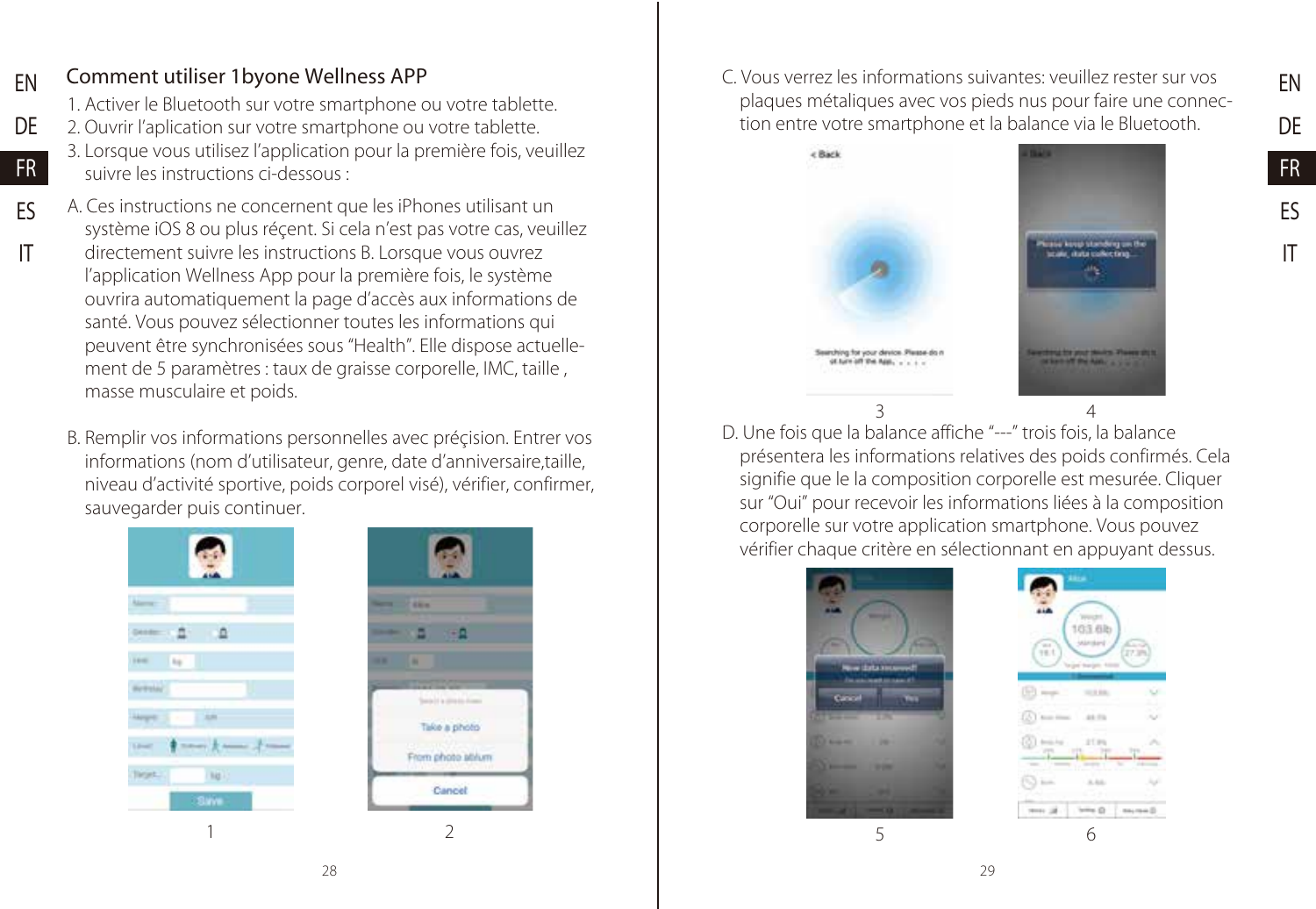EN DE E. Cliquer sur l'historique pour avoir accès à votre historique dans un graphique ou sous forme de liste. Vous pouvez partager vos informations coporelles via Twitter/Email/SMS/Facebook.





### Mode de bébé

1. 1. Créer un compte pour votre bébé, cliquer sur le mode de bébé et entrer les informations corporelle de votre bébé. Cliquer ensuite sur "Sauvegarder".



2. Cliquer sur "Pesage" et se tenir debout avec vos chaussures , lorsque que l'application affiche "Adultes sur la balance d'abord", se retirer de la balance. Remonter sur la balance une nouvelle fois avec votre bébé lorsque le message "Tenir le bébé sur la balance" s'affiche.



3. Après avoir fini le pesage, cliquer sur "Oui" pour sauvegarder les données. Vous pouvez également voir votre historique dans le graphique et la liste en pressant sur "Histoire".



14 15

FR ES IT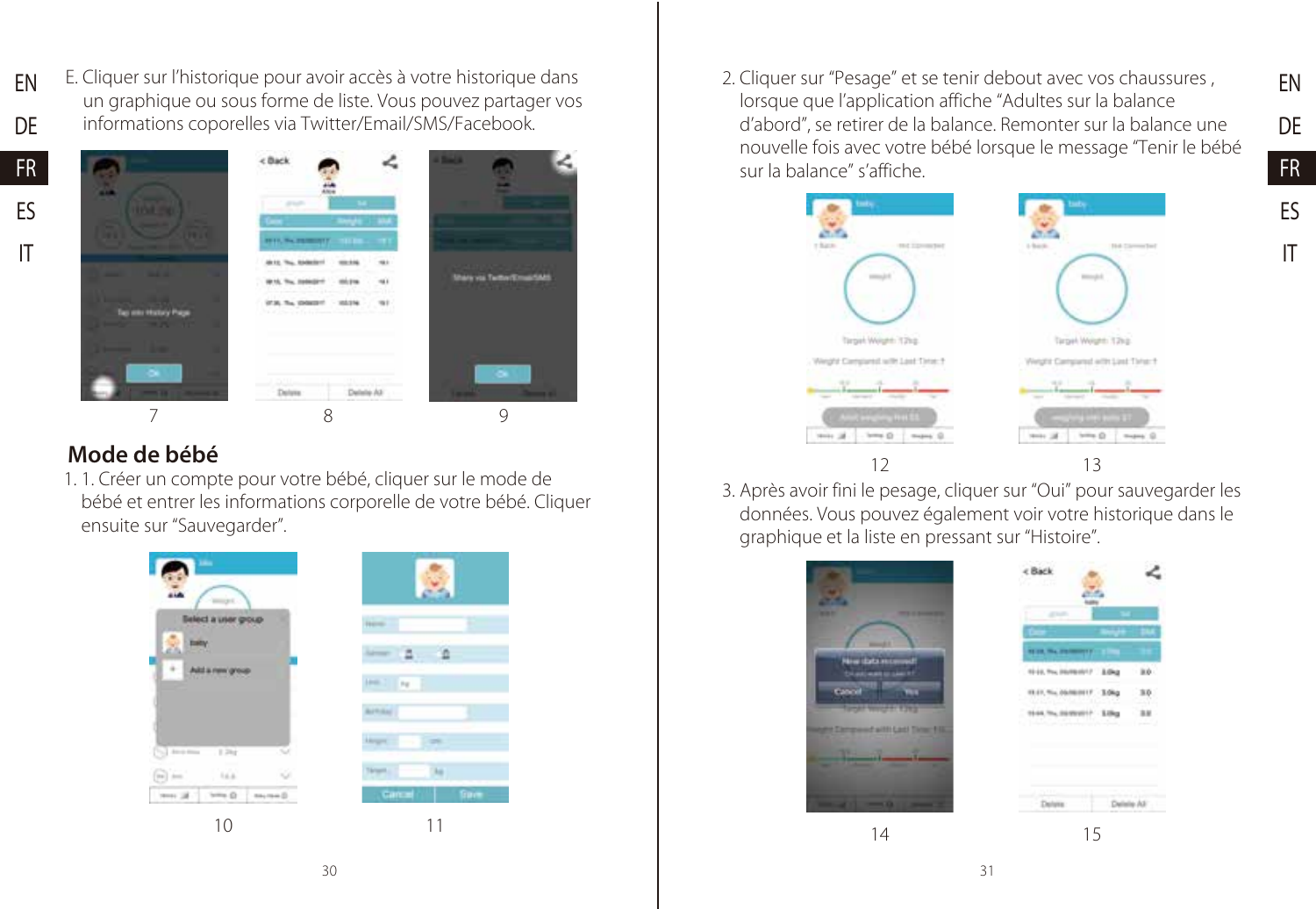#### Naviguation sur le menu principal EN



ES IT

1. Ajouter et supprimer les utilisateurs : appuyer sur l'icone **puis sur la page "User Select"**.

 • Appuyer sur "+" pour ajouter de nouveaux utilisateurs, chaque utilisateur a besoin de rentrer ses informations personnelles.

2. Histoire: données mesurées

3. Paramètres : réinitialiser les informations de l'utilisateur, sauvegarder les données sous le format TXT, sous des tablaux de références concernant votre santé corporelle et visionner les descriptions de vos applications. 4. Mode de bébé

## Compatible avec l'app Apple "Health"

Il existe une app Health, qui est compatible avec 1byoneWellness 2.0. Vous pouvez vérifier l'historique de vos données même si vous avez désinstallé l'app 1byone Wellness 2.0 par erreur. Remarque : le système iOS8 ou plus récent est requis.

### Comment utiliser l'app "Health"?

- 1. Trouver l'application Health sur votre iPhone.
- 2. Quand vous utiliser l'app 1byone Wellness pour la première fois, vous serez sollicité pour mettre à jour les données de 1byone Wellness 2.0 vers Health



3. Veuillez noter que la date est mise à jour quand les données sont transférées avec succès depuis 1byone Wellness 2.0, Les mesures non transférées ne seront pas disponibles sur Health. 4. Ouvrir l'app Health, choisir "Body Measurements", vous verrez les dernières données transférées depuis 1byone Wellness 2.0.



EN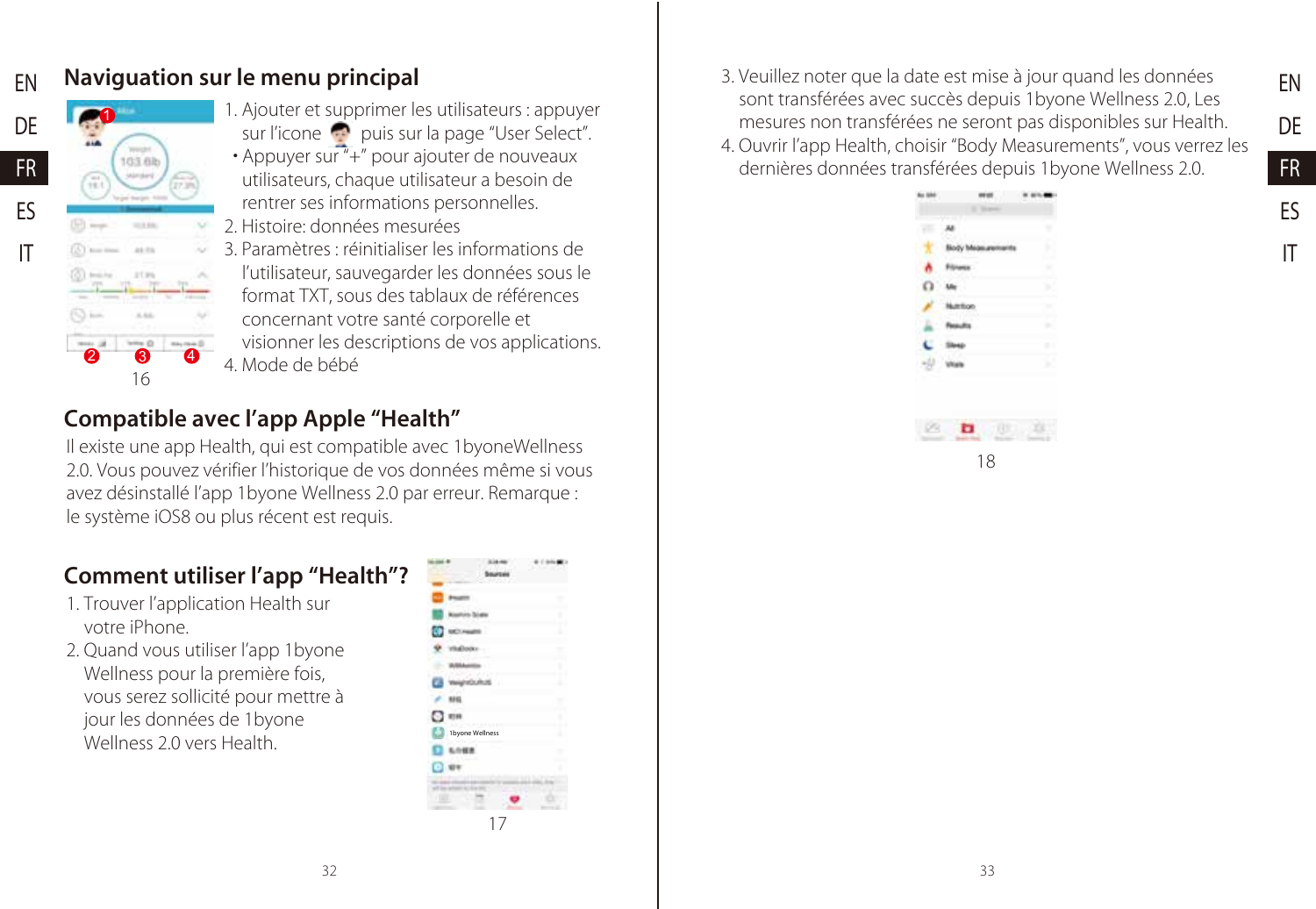#### FAQ EN

DE

FR

IT

- 1. Pourquoi la balance ne fonctionne-t-elle pas? Pourquoi les données ne s'affichent-elles pas ou disparaissent?
- Veuillez vérifier l'isolation de la pièce, si les piles sont bien installées, si elles sont faibles et ont besoin d'être remplacées.
- 2. L'écran affiche "Err" pendant l'analyse de la masse graisseuse. ES
	- Vos pieds sont trop mouillés.
	- Surpoids (plus de 180 kg)
	- Les paramètres corporels devraient être : la taille (Height 100-220 cm), l'âge (10-99 ans).
	- 3. La balance ne peut pas se connecter à l'app.
	- L'app doit être activée lorsque vous vous pesez.
	- Assurez vous que vous avez activé le Bluetooth sur votre smartphone.
	- Veuillez redémarrer le Bluetooth et l'app 1byone Wellness 2.0 sur votre smartphone.
	- Vérifier la version de votre iPhone ou iPad. Il faut qu'elle soit plus récent que l'iPhone 4S, iPad3, ou iPad Mini. Pour les smartphones ou tablettes Android, il faut que la version soit 4.3 ou plus récente.
	- 4. Pas de masse graisseuse détectée pendant le pesage.
	- Veuillez utiliser la balance pieds nus pour pouvoir accéder aux informations concernant votre masse graisseuse.
	- S'assurer que le Bluetooh est bien ouvert.
	- Veuillez entrer vos informations personnelles telles que votre taille (100-220 cm) et âge (10-99 ans).

## Maintenance et Entretien

- 1. Ne laissez pas votre balance chargée pendant longtemps. Cela pourrait endommager la balance et elle ne serait plus préçise par la suite.
- 2. Ne mettez rien sur la balance lorsque que vous ne l'utilisez pas. Si vous le faites, cela consommera de l' électricité et réduira la

durée de vie de la balance et des piles.

3. Garder le produit propre et sec. Eviter tout contact avec de l'eau. Ne pas endommager le circuit électrique interieur pendant utilisation.

EN DE FR ES IT

- 4. Ne pas faire tomber le produit. Eviter d'endommager la balance ou de casser le verre qui la recouvre.
- 5. Lorsque la balance est en batterie faible "Lo"est affiché. Prière de changer les piles lorsque cette situation arrive. Des dommages irréversibles ariveront si la balance est en mode batterie faible pendant longtemps.
- 6. Le produit est un analyseur de corps pour la composition du corps uniquement. Ne pas l'utiliser à des fins commerciales.
- 7. Essuyer avec un chiffon humide et sécher avec un chiffon sec.
- 8. NE PAS utliser de détergent pour nettoyer la balance. Si vous le faites, les électrodes qui mesurent la masse graisseuse seront endommagées.

## Degre d'exctitude

| 50KG:±300g          | 100KG:±400q             | 150KG:±500g     |
|---------------------|-------------------------|-----------------|
| $110$ lbs+/-0.66lbs | $220$ lbs $+/-0.88$ lbs | 330lbs+/-1.1lbs |

## Symboles Indicatifs

| Low Battery indicator |
|-----------------------|
| Overload Indicator    |

## Specifications

- 1. Ecran LED 27x80mm
- 2. Unité : kg / lb / st:lb
- 3. Jusqu' à 10 utilisateurs par groupe.
- 4. Les résultats sont affichés sous forme de graphiques.
- 5. 3 niveaux: ordinaire, amateur et professional.
- 6. Capacité : 180 kilos
- 7. Mesure minimale d'analyse : 0.1 kg.
- 8. Mesure de graduation de masse musculaire : 0.1 kg.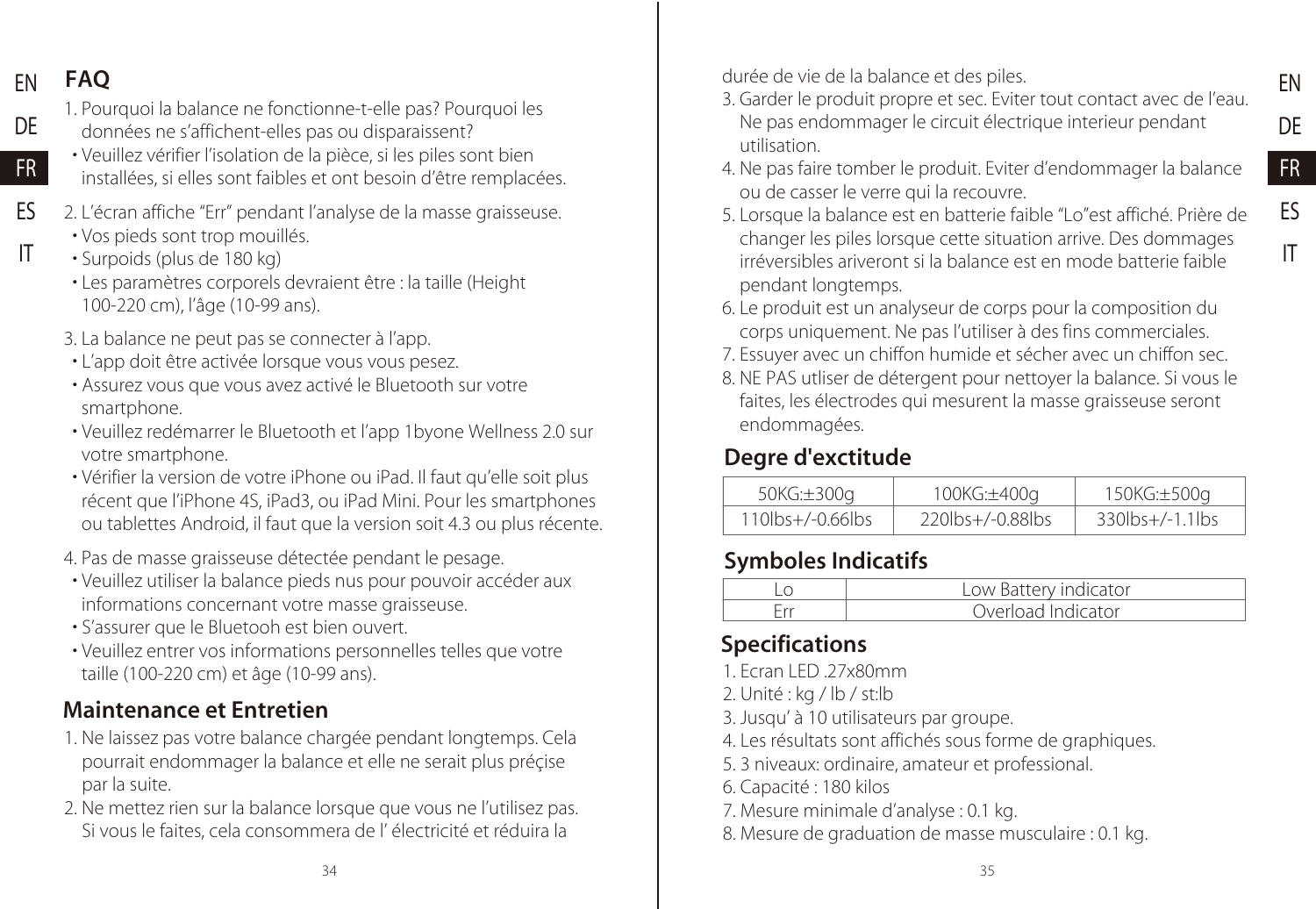IT

9. Mesure de graduation du poids : 0.1 kg 10. Mesure de graduation de la masse graisseuse 11. Mesure de graduation de la masse liquide EN DE

- 12. Mesure de graduation de la masse osseuse
- 13. Limite d'age : 10-99 ans 14. Limite de taille : 100-220 cm FR
- 15. Temperature d'utilisation : 10-40°C ES
	- 16. Humidité = 20%~90%
		- 17. Température de stockage : 10-50°C 18. Alimentation électrique : DC 6V (4 x AAA Batteries)

## Mise au rebut

#### Mise au rebut de l'appareil



IT

L'appareil ne doit en aucun cas être mis aux ordures ménagères normales. Ce produit est assujetti à la directive européenne 2012/19/EU.

Eliminez l'appareil par l'intermédiaire d'une entreprise de traitement des déchets autorisée ou via le service de recyclage de votre commune. Respectez la réglementation en vigueur. En cas de doute, veuillez contacter votre centre de recyclage.

## Mettre au rebut les piles/accus



Il est interdit de jeter les piles/accus aux ordures ménagères.

Chaque consommateur est légalement tenu de rapporter les piles/accumulateurs à un point de collecte de sa commune/son quartier ou dans le commerce. Cette obligation a pour objectif d'assurer le traitement écologique des piles et accus. Ne rejetez que des piles/accus à l'état déchargé.



L'emballage est réalisé à l'aide de matériaux écologiques qu'il est possible de confier aux centres de recyclage proches de chez vous.

Gracias por la compra de 1byone BÁSCULA INTELIGENTE. Por favor lea atentamente las instrucciones antes de utilizarla.

## Rango de medida

Peso corporal, grasa corporal, agua corporal, masa muscular, IMC (índice de masa corporal), BMR (índice metabólico basal), masa ósea y grasa visceral.

## Teoría de trabajo

Este dispositivo se basa en la tecnología BIA (análisis de la impedancia bioeléctrica). Medir la impedancia bioeléctrica del cuerpo hace que los resultados de los análisis sean más precisos, gracias a esta tecnología. La razón está en que la grasa corporal no es conductora, pero los músculos y el agua lo són. Este dispositivo mide la impedancia bioeléctrica del cuerpo humano para calcular la composición del cuerpo humano.

## Precaución

### Normas de Seguridad

- 1. No recomendado a ninguna persona que use un marcapasos u otro dispositivo interno.
- 2. No recomendado para mujeres embarazadas.
- 3. Cualquier medición obtenida mediante este dispositivo es de referencia y no debe ser considerada como una opinión médica.
- 4. Visite a su medico antes de realizar cambios en su dieta, planes de ejercicio o actividades físicas.
- 5. No se coloque en el borde de la báscula o salte sobre ella.
- 6. No sobrecargue la báscula (400lb/180kgs máximo).
- 7. Coloque SIEMPRE la báscula sobre una superficie dura, plana y seca antes de la medición.
- 8. Asegúrese de que sus pies están secos antes de subirse a la báscula.
- 9. Inserte las pilas acorde a la polaridad indicada.
- 10. Retire las pilas si la báscula no va a usarse durante un largo tiempo.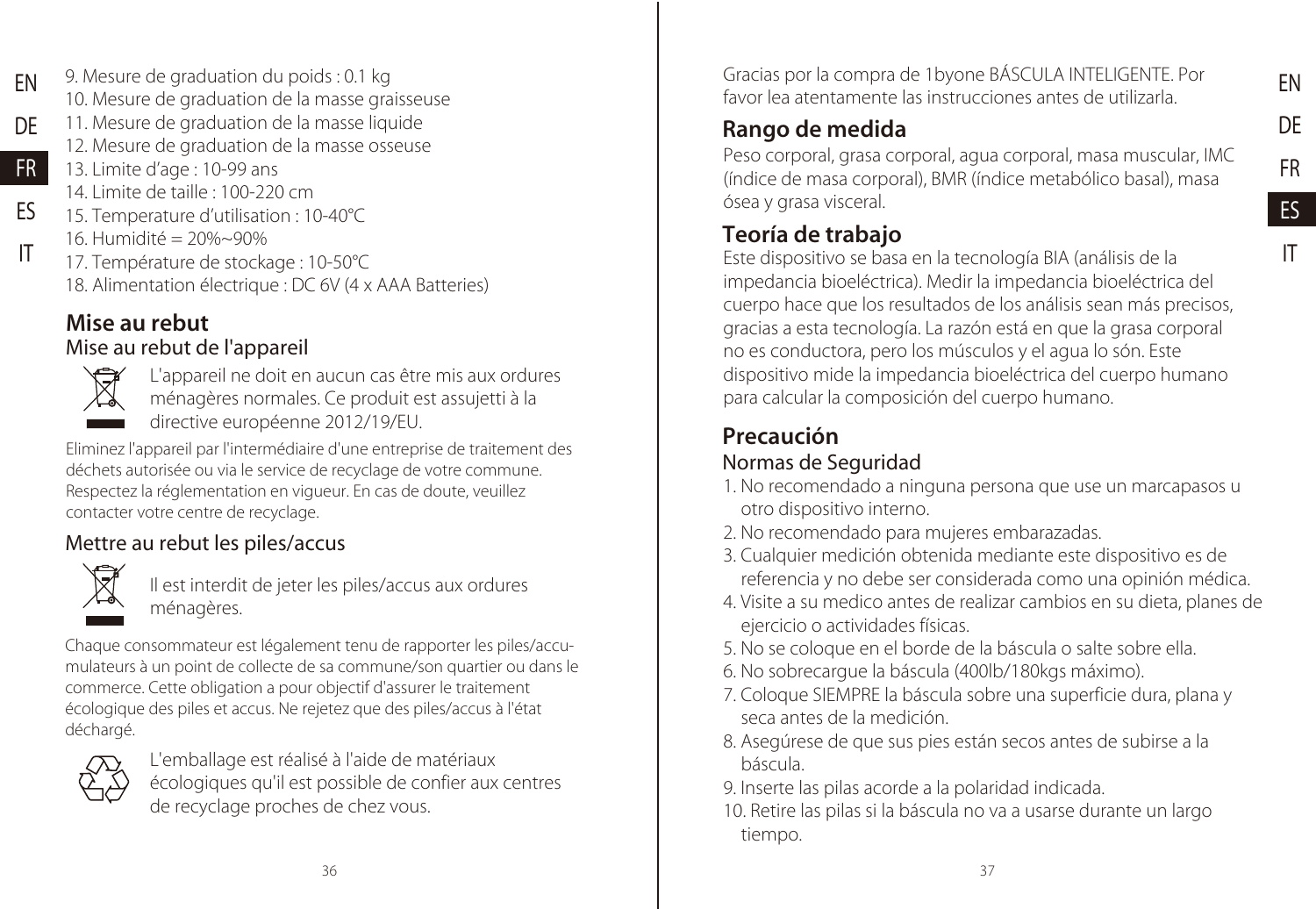FN Nota

IT

- No doble las rodillas cuando se pese.
- Realice sus mediciones a la misma o similar hora del día. DE
	- No se pese inmediatamente después de haber realizado un ejercicio
- físico intenso. FR
- Interferencias de móviles o microondas pueden afectar a los resultados. ES
	- El resultado es sólo una referencia para niños, ancianos, y deportistas profesionales.
	- No la desmonte por sí mismo.
	- No lave la báscula con chorros de agua.
	- No lave la báscula con agua ni aceites.
	- Limpie la báscula con un paño húmedo con jabón y séquela con otro paño seco.
	- Antes de usar la báscula, asegúrese de haber puesto todos sus datos personales.
	- Cuando entre en "Modo bebé", por favor se tiene que pesar con zapatos.
	- Puede cambiar la unidad en "Configuración> Mi información> Unidad".
	- Tome las medidas a la misma hora o a horas parecidas del día.

## Preparación Antes de Usar

### Conjunto de la Batería

Para poner las pilas, abra el compartimiento de la batería en la parte posterior de la báscula y quite la cubierta del compartimiento. Inserte 4 pilas AAA, prestando atención a la polaridad.

### Apagado Automático

La báscula se apagará automáticamente:

- Después que los datos se hayan subido a la aplicación.
- Después de 30 segundos de inactividad.
- Ante sobrecarga.
- Ante operaciones erróneas.

## Cambio de medidas

- 1. 3 unidades: kg/lb/st.
- 2. La unidad por defecto en la báscula se elige por la selección de la unidad en APP, por favor cambie la unidad por defecto para uso diario.

Tenga en cuenta que si el usuario elige lb en APP la báscula sólo mostrará lb.

## Instrucciones de Uso

Dispositivos iOS: iPhone 4s, iPad 3, iPad Mini o superior. ¿Qué dispositivos son compatibles?

#### Dispositivos Android:

Android 4,3 o superior con Bluetooth 4,0 o superior, capacidad de memoria no menor a 1GB.

## ¿Cómo instalar la aplicación 1byone Wellness 2.0?

Descargue la aplicación 1byone Wellness 2.0 de App Store o Google Play.

- 1 Asegúrese de que su móvil o tablet están conectados a internet.
- 2. Busque y descargue 1byone Wellness 2.0 en App Store o Google Play o simplemente escanee el código QR.







EN DE FR ES IT

iOS 1byone Wellness 2.0

Android 1byone Wellness 2.0

1byone Wellness 2.0 APP icon

- 3. El icono de la aplicación aparecerá en el escritorio de su móvil o tablet después de que la instalación haya terminado.
- 4. Pulse el icono 1byone Wellness 2.0 para iniciar la aplicación.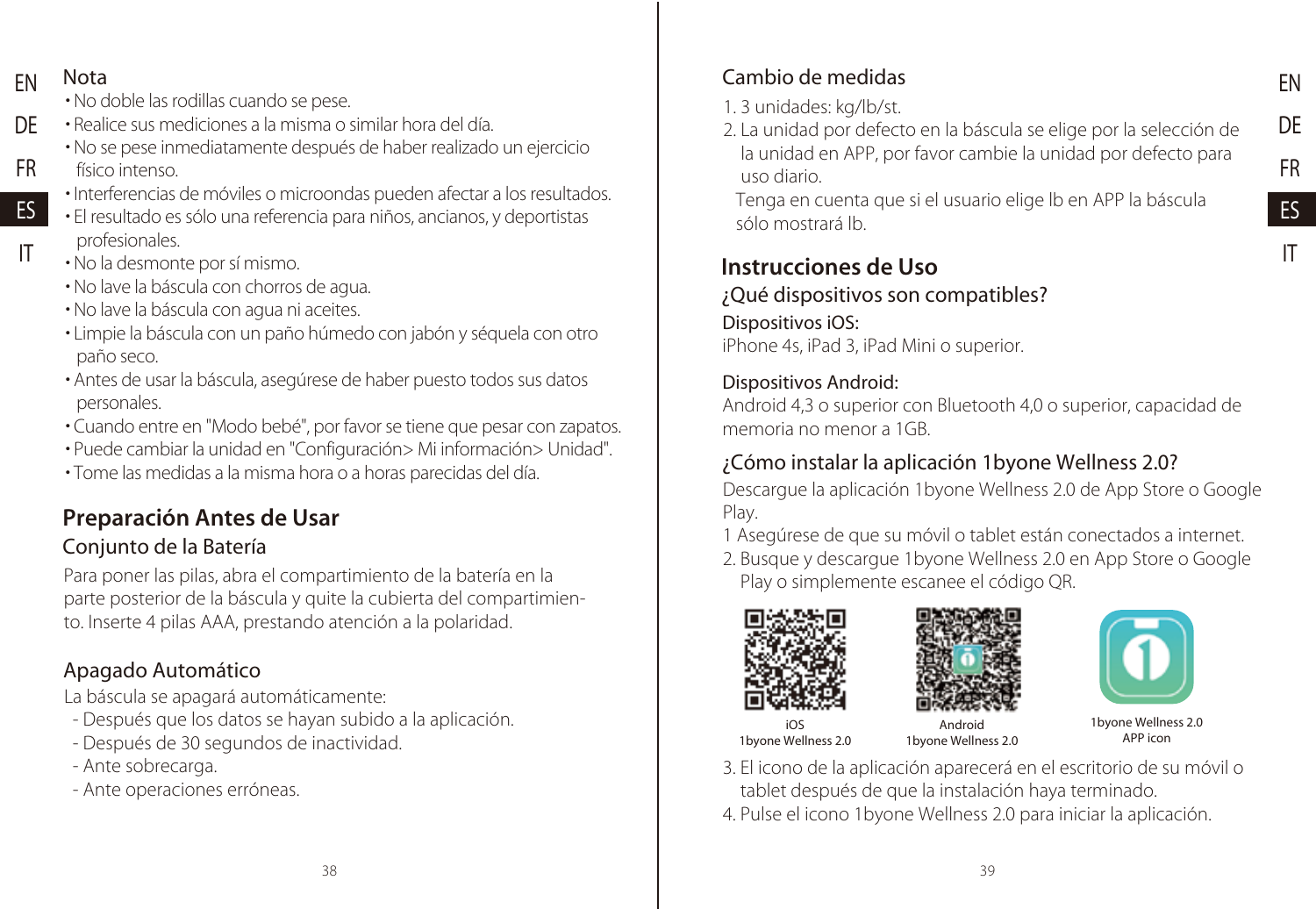#### ¿Cómo usar la aplicación 1byone Wellness? EN

1. Encienda el bluetooth de su dispositivo.

FR ES IT

- 2. Pulse 1byone Wellness para abrir la aplicación en su dispositivo. DE
	- 3. Cuando use la aplicación por primera vez, necesitará seguir unos pasos hasta completar su información de perfil.
	- A. Este paso es sólo para los iPhones que tengan iOS 8 o superior. Si no es el caso, vaya al siguiente paso. Cuando abra la aplicación por primera vez, el sistema automáticamente le llevará a la página de datos de salud. Podrá elegir todos los tipos de datos de salud con el kit de salud, después de elegir pulse listo. Actualmente el kid de salud cuenta con 5 parámetros: porcentaje de grasa corporal, IMC, altura, masa magra y peso.
	- B. Rellene con precisión la información personal. Toque en la imagen para cambiar la imagen de usuario. Introduzca su información (nombre de usuario, sexo, fecha de nacimiento, altura, nivel de condición física, peso objetivo), compruebe y confirme, luego guarde para continuar.





C. Verá la siguiente indicación, manténgase parado sobre las hojas de metal de la báscula con los pies descalzos para establecer una conexión entre su dispositivo y la báscula a través del Bluetooth.





EN DE FR ES IT

D. Después de que la pantalla de la báscula parpadee "---" tres veces, se presentará la medición de peso confirmada. Ésto significa que el análisis de la composición corporal se ha medido, haga click en "Sí" para recibirlo en su aplicación. Puede comprobar el nivel de cada composición corporal pulsando en los datos.



103.68  $-111$ **ALC**  $250$ mo al- $1 - 0$  $m_1$  rank  $\otimes$ 

5 6

 $40$   $41$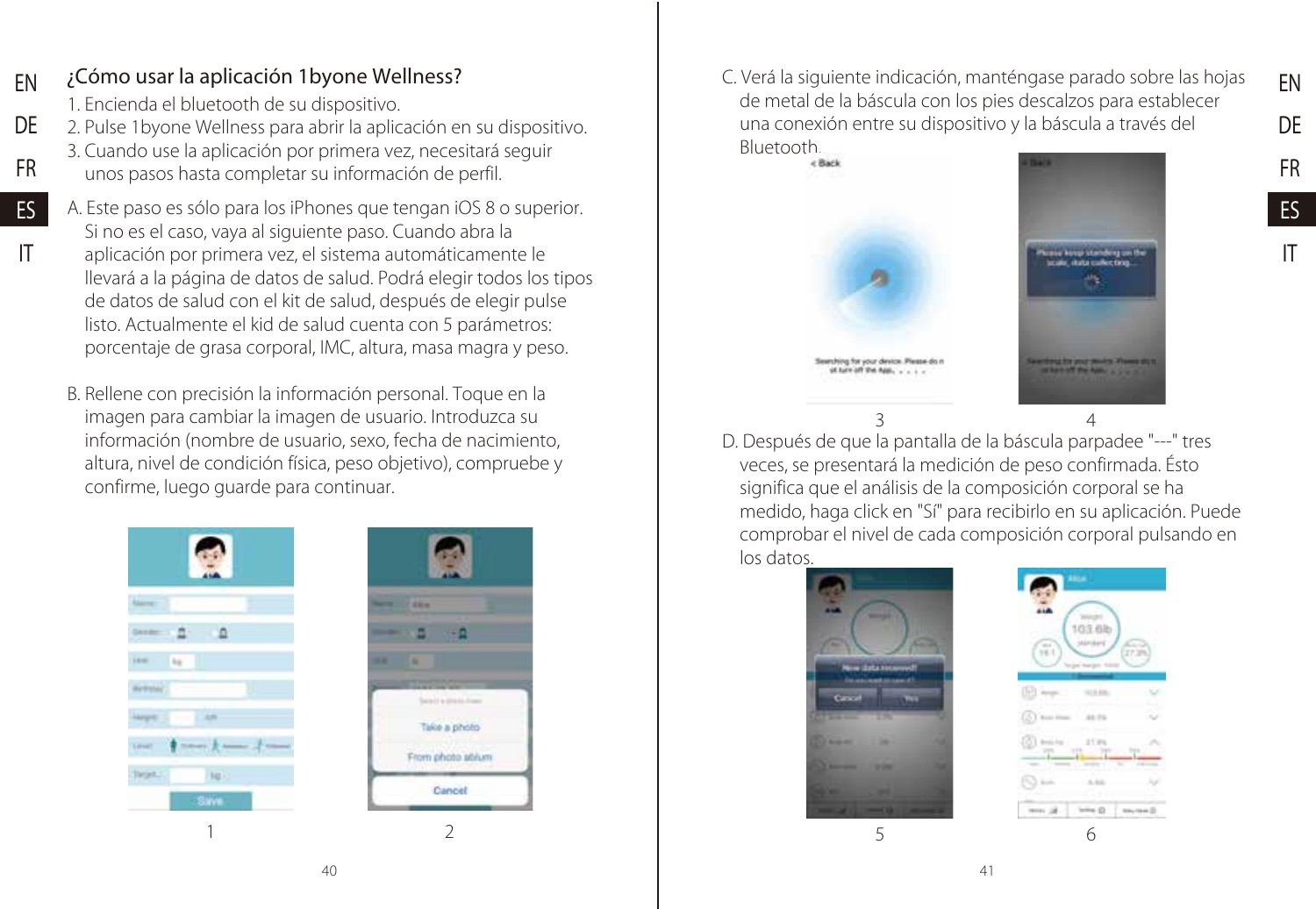E. Haga click en el historial, puede ver los datos del historial en gráfico o en lista. Puede compartir los datos de su cuerpo a través de Twitter / Email / SMS / Facebook. EN DE





#### Modo bebé

1. Para crear una cuenta a su bebé, haga click en el modo bebé e ingrese la información del bebé y haga clic en "Guardar".



2. Haga click en "Pesaje" y póngase de pie sobre la balanza con sus zapatos cuando la aplicación muestre "Adulto en la báscula primero", bájese de la báscula y súbase de nuevo con su bebé cuando la indicación cambie a "Sostenga al bebé en la báscula".

EN DE FR ES IT



3. Después de pesar, haga click en "Sí" para guardar los datos. También puede ver los datos del historial en el gráfico y en lista pulsando en el historial.

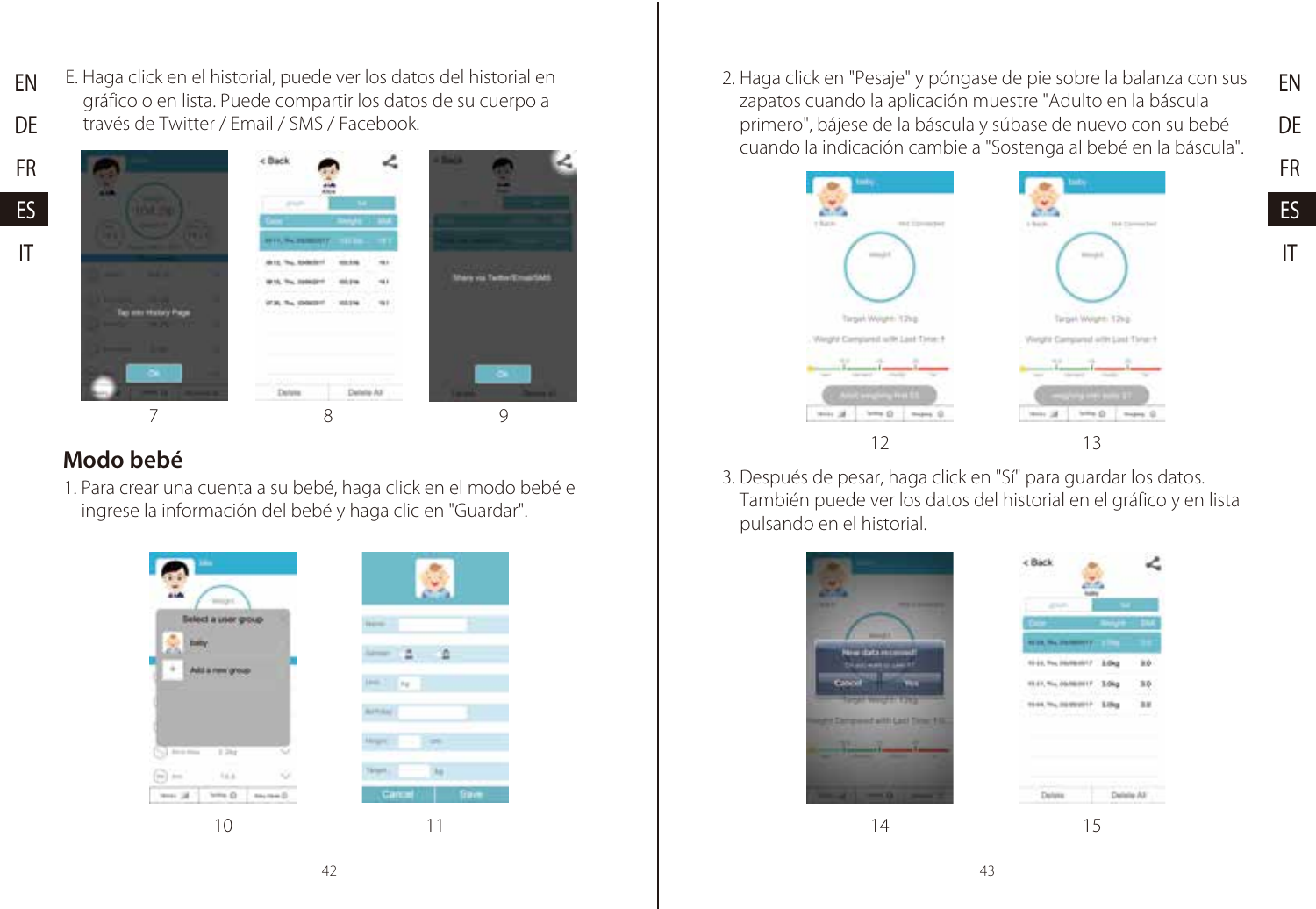

## Navegación por el menú principal

- 1. Agregar y eliminar usuario: toque el icono de la imagen del usuario para entrar en la página "Seleccionar usuario".
- Pulse "+" para agregar nuevos usuarios, cada usuario debe volver a ingresar la información del usuario.
- Pulse "Editar", luego pulse "-" para eliminar usuarios.
- 2. Historial: datos medidos
- 3. Ajustes: restablezca la información del usuario, guarde los datos en los archivos TXT, información sobre las tablas de referencia de salud corporal y vea la descripción de la aplicación. 4. Modo bebé
- 

## Compatible con la aplicación de Apple "Salud"

Hay una aplicación de salud llamada "Salud" que es compatible con 1byone Wellness 2.0. Puede actualizar datos de su cuerpo desde 1byone Wellness 2.0 a "Salud". Puede comprobar datos históricos, incluso si desinstala 1byone Wellness 2.0 accidentalmente.

Notas: Para iOS8 o superior.

## ¿Cómo utilizar la aplicación Salud?

- 1. Encuentre la aplicación Health (Salud) en su iPhone.
- 2. Cuando use 1byone Wellness por primera vez, se le pedirá permiso para actualizar la fecha desde 1byone Wellness 2.0 a Health.

|   | 1byone Wellness |  |
|---|-----------------|--|
|   |                 |  |
|   |                 |  |
|   |                 |  |
| 1 |                 |  |
|   | 17              |  |
|   |                 |  |

- 3. Tenga en cuenta que la fecha sólo se actualiza en Salud cuando la medición se realiza con éxito en 1byone Wellness 2.0. Las mediciones no exitosas no se actualizarán a Salud.
- 4. Abra la aplicación Salud, elija "Mediciones Corporales", verá los últimos datos actualizados de 1byone Wellness 2.0.



EN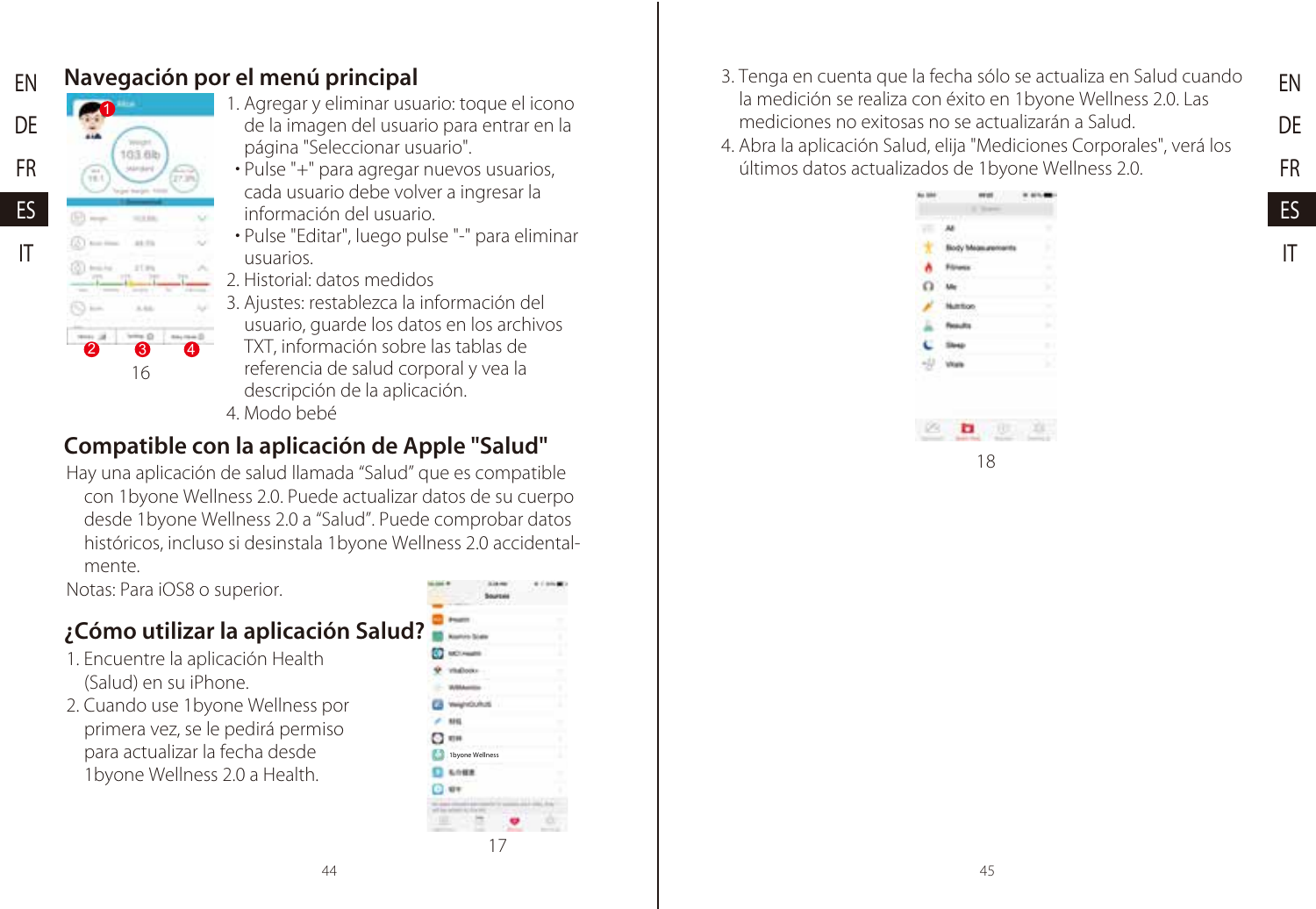#### Preguntas y Respuestas Frecuentes EN

- 1. ¿Por qué no funciona la báscula? ¿Por qué la pantalla no
- muestra datos? ¿Por qué desaparecen los datos de la pantalla en un instante? DE FR
- Compruebe si la pieza de aislamiento ha sido retirada, si las pilas están puestas o si las pilas están agotadas y necesitan ser reemplazadas. ES
- 2. La pantalla indica "Err" al medir la grasa corporal. IT
	- Sus pies o la báscula están demasiado húmedos.
	- Sobrecarga de la capacidad máxima (396lb / 180kg)
	- Los ajustes de los parámetros del cuerpo deben estar con una altura entre (3'3 "-7'3" / 100-220cm), Edad (10-99 años).
	- 3. La báscula no puede conectarse con la aplicación.
	- La aplicación debe abrirse al pesarse.
	- Asegúrese de activar el Bluetooth en su dispositivo.
	- Vuelva a activar el Bluetooth y reinicie 1byone Wellness 2.0 en su dispositivo.
	- Compruebe el modelo del teléfono, el teléfono debe ser superior al iPhone 4S, iPad 3 o iPad Mini para iOS. Para los modelos de Android, los teléfonos deben tener Android 4.3 o superior.
	- 4. La grasa corporal no se mide al pesarse
	- La báscula de grasa corporal requiere pesarse con los pies secos y descalzos.
	- Asegúrese de que la función Bluetooth esté encendida.
	- Por favor ingrese su información personal con una altura (3'3 "-7'3" / 100-220cm), Edad (10-99 años).

## Mantenimiento y Limpleza

- 1. No permanecer mucho tiempo encima de la báscula. Esto podría causar daños perdiendo exactitud.
- 2. No ponga nada encima de la báscula cuando no la use. De lo contrario, consumirá energía y reducirá la vida útil de la báscula y la batería.

3. Mantenga el producto limpio y seco, manténgalo alejado del agua y evite daños internos cuando se esté pesando.

EN DE FR ES IT

- 4. No deje caer el producto. Evite poner en riesgo la báscula y romper el cristal.
- 5. La báscula se encuentra con poca batería si aparece "Lo" en la pantalla. Por favor cambie las pilas inmediatamente. Riesgo permanente de daño si se usa la báscula con batería baja durante un largo tiempo.
- 6. Este producto es una báscula que mide sólo la composición del cuerpo .Por favor no la utilice con fines comerciales.
- 7. Limpie con un paño húmedo y después con uno seco.
- 8. No utilice productos de limpieza para limpiar la báscula. Si lo hace puede dañar permanentemente los electrodos utilizados para medir la grasa corporal.

## Rango de Precisión

| 50KG:±300a       | 100KG:±400a             | 150KG:±500a            |
|------------------|-------------------------|------------------------|
| 110lbs+/-0.66lbs | $220$ lbs $+/-0.88$ lbs | $330$ lbs $+/-1.1$ lbs |

## Simbolos de Indicación

| <b>COLUMN</b> | $\sim$ $\sim$ $\sim$ $\sim$ $\sim$ $\sim$ $\sim$ |
|---------------|--------------------------------------------------|

## Especificaciones

- 1. Pantalla LED de 27x80mm
- 2. Unidades: kg / lb / st:lb
- 3. 10 grupos de usuarios
- 4. Resultados son mostrados gráficamente
- 5. 3 niveles de condición física: normal, aficionado y profesional
- 6. Capacidad: 180kg / 396lb
- 7. Masa mínima de pesaje: 0,1kg
- 8. Masa muscular mínima de pesaje: 0,1kg
- 9. Graduación de medición de peso: 0,1kg / 0,2lb
- 10. Grasa corporal mínima de pesaje: 0,1%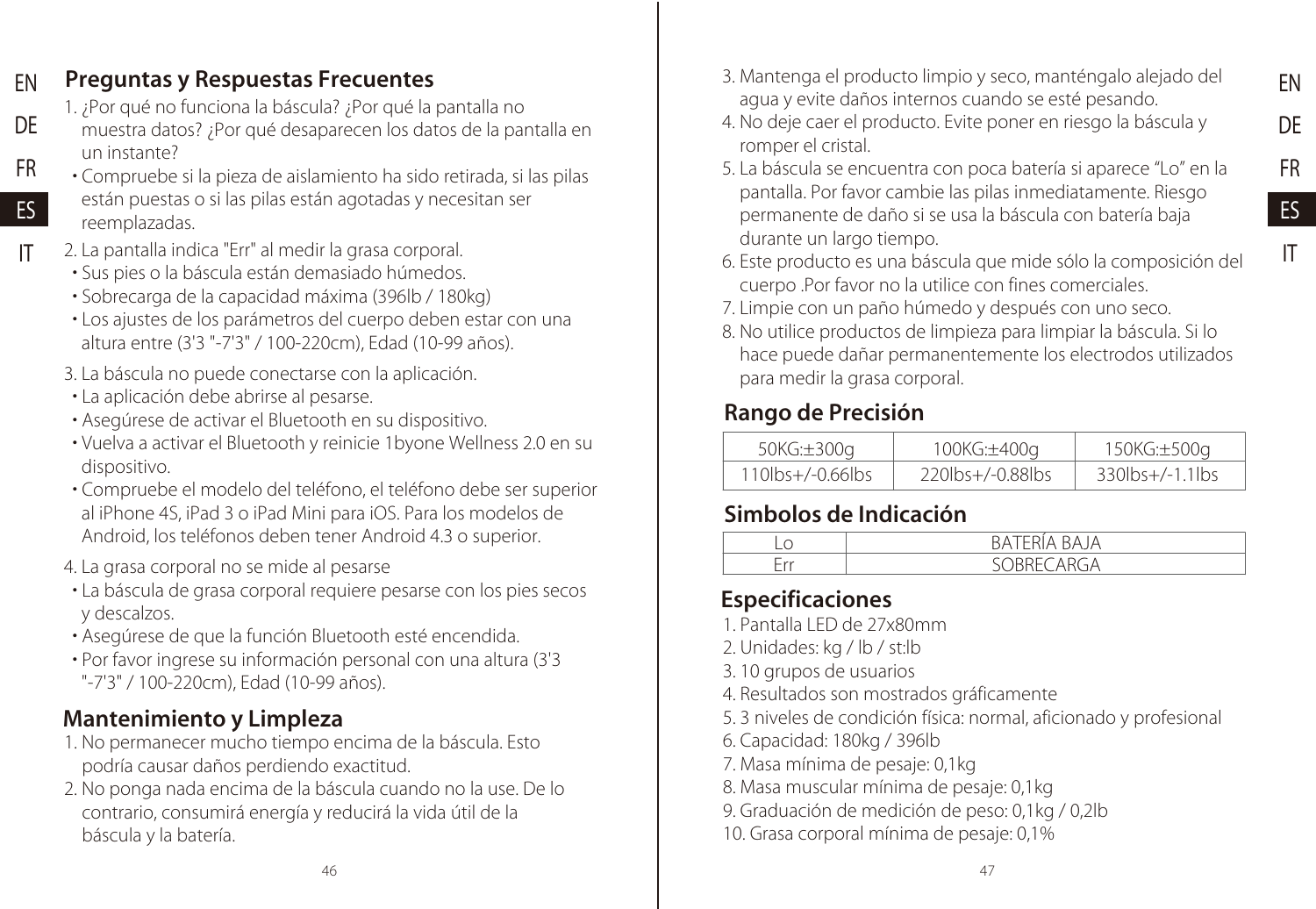- 11. Agua corporal mínima de pesaje: 0,1% 12. Graduación ósea: 0,1% EN
- 13. Rango de edad: 10~99 años 14. Rango de altura: 100~220cm 3ft:3in~7ft:3in DE
- 15. Temperatura de trabajo: 10~40°C FR
	- 16. Humedad en funcionamiento: 20%~90%
	- 17. Temperatura de almacenamiento: -10~50°C 18. Energía: 4 pilas AAA de 6V
- IT

ES

#### Eliminación del producto Eliminación



Bajo ninguna circunstancia se debe desechar este dispositivo en la basura normal. Este producto está sujeto a las disposiciones de las directivas europeas 2012/19/EU.

Elimine el dispositivo a través de una empresa o en un punto limpio. Por favor, observe las normas actuales en desecho de productos. Contacte con el centro municipal de desechos si tiene cualquier duda.

## Eliminación de las pilas



Las pilas usadas no pueden ser desechadas en la basura doméstica.

Todos los consumidores están legalmente obligados a desechar las pilas en un punto de recogida proporcionado por su comunidad o en una tienda al por menor. La finalidad de esta obligación es asegurarse que las pilas son desechadas de una forma no contaminante. Tire únicamente las pilas cuando estén totalmente descargadas.



El embalaje está fabricado con material respetuoso con el medio ambiente y puede ser desechado en su centro de reciclaje local.

Grazie per aver acquistato la bilancia intelligente di 1byone. Si prega di leggere attentamente le istruzioni prima di usarla.

## Misurazioni

Peso, grasso corporeo, acqua corporea, massa muscolare, BMI (Body Mass Index), BMR (Kcal), massa ossea e grasso viscerale.

## Principio di Funzionamento

Questo dispositivo sfrutta la tecnologia BIA (Bioelettrical Impedance Analysis). Il rilevamento attraverso l'impedenza bioelettrica assicura misurazioni molto più accurate. Muscoli e acqua sono ottimi conduttori mentre il grasso corporeo non lo è. La bilancia misura quindi l'impedenza bioelettrica umana per calcolare la costituzione corporea.

## Attenzione

### Precauzioni d'uso

- 1. Sconsigliato per persone che usano pacemaker o altri dispositivi medici.
- 2. Non raccomandata per donne incinte.
- 3. Qualsiasi misura ottenuta utilizzando questo dispositivo è solo per riferimento personale e non dovrebbe essere considerata come un parere medico.
- 4.Consultare il medico prima di apportare modifiche a dieta, piani di esercizio o attività fisica.
- 5. NON posizionarsi sui bordi della bilancia o saltare su di essa.
- 6. NON sovraccaricare la bilancia (massimo 396lb/180kg).
- 7. Posizionare la bilancia su un piano solido.
- 8. Assicurarsi di avere i piedi asciutti prima di utilizzare la bilancia.
- 9. Inserire le batterie rispettando la polarità.

10.Rimuovere le batterie se non si usa la bilancia per lungo tempo.

IT

EN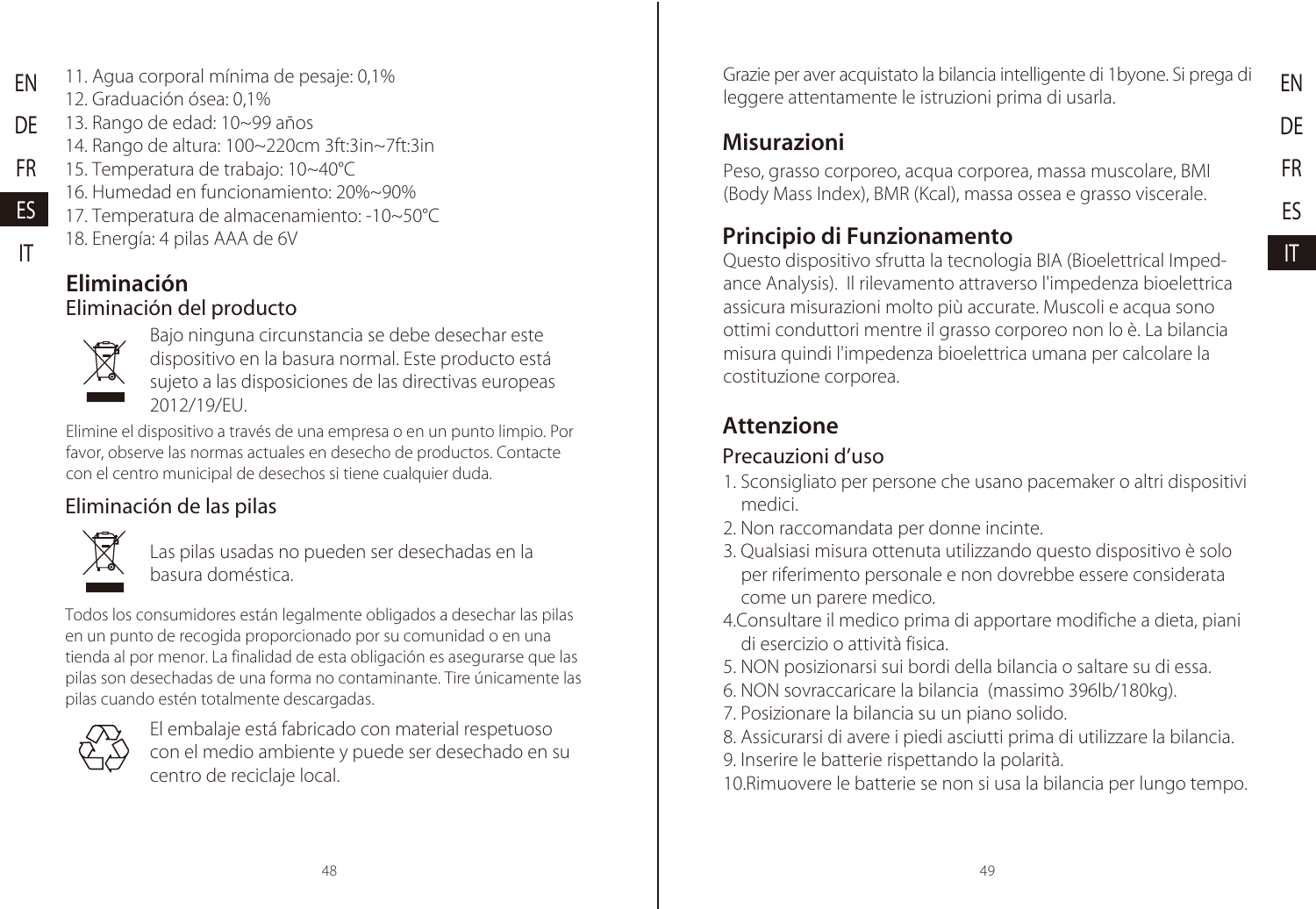FN Note

ES IT

- Non piegare le gambe durante l'utilizzo.
- Si consiglia di pesarsi sempre alla stessa ora del giorno. DE
	- Non usare la bilancia subito dopo aver fatto intensa attività fisica.
- Tenere lontano da telefoni e forni microonde. FR
	- I risultati sono solo indicativi per bambini, anziani e atleti.
	- Non smontare la bilancia.
	- Non lavare la bilancia sotto l'acqua corrente.
	- Non lavare con acqua calda o olio.
	- Pulire con un panno umido e asciugare con un panno asciutto.
	- Prima di utilizzare la bilancia assicurarsi di aver inserito tutti i dati personali.
	- Se usi la modalità "Modalità Bebè", pesati con le scarpe.
	- Puoi cambiare l'unità di misura andando su "Impostazioni>Informazioni>Unità di Misura".
	- Misura il tuo peso sempre allo stesso orario o in orari simili.

## Preparazione prima dell'uso

#### Inserire le batterie

Per inserire le batterie, aprire il vano batterie sul retro della bilancia e rimuovere la copertura del vano. Inserire 4 batterie AAA, rispettando la corretta polarità.

### Spegnimento automatico

La bilancia si spegne automaticamente:

- dopo che I dati sono stati caricati nell'APP.
- dopo 30 secondi di non utilizzo.
- se sovraccarica oltre i 180 kg.
- se c'è un guasto.

## Cambiare unità di misura

- 1. Tre unità kg/lb/st:lb
- 2. L'unità di misura e' selezionabile sull'APP
- Se si utilizza st:lb, nello schermo appare solo lb.

## Operazioni

## Quali sistemi sono compatibili?

## IOS

iPhone 4s, iPad 3, iPad Mini o superiori

#### Android

Android 4.3 o superiori con Bluetooth 4.0 o superiori con capacità di memoria non inferiore ad 1GB.

#### Come installare 1byone Wellness 2.0 App

Scaricare l'App "1byone Wellness 2.0" dall'App Store o Google Play. 1. Connettere il telefono o il tablet a internet.

2. Cercare l'app nello store oppure utilizzare il QR code qui sotto.







iOS 1byone Wellness 2.0

Android 1byone Wellness 2.0 1byone Wellness 2.0 APP icon

3. L'icona dell'app apparirà sullo schermo dopo l'installazione. 4. Lanciare l' App.

EN DE FR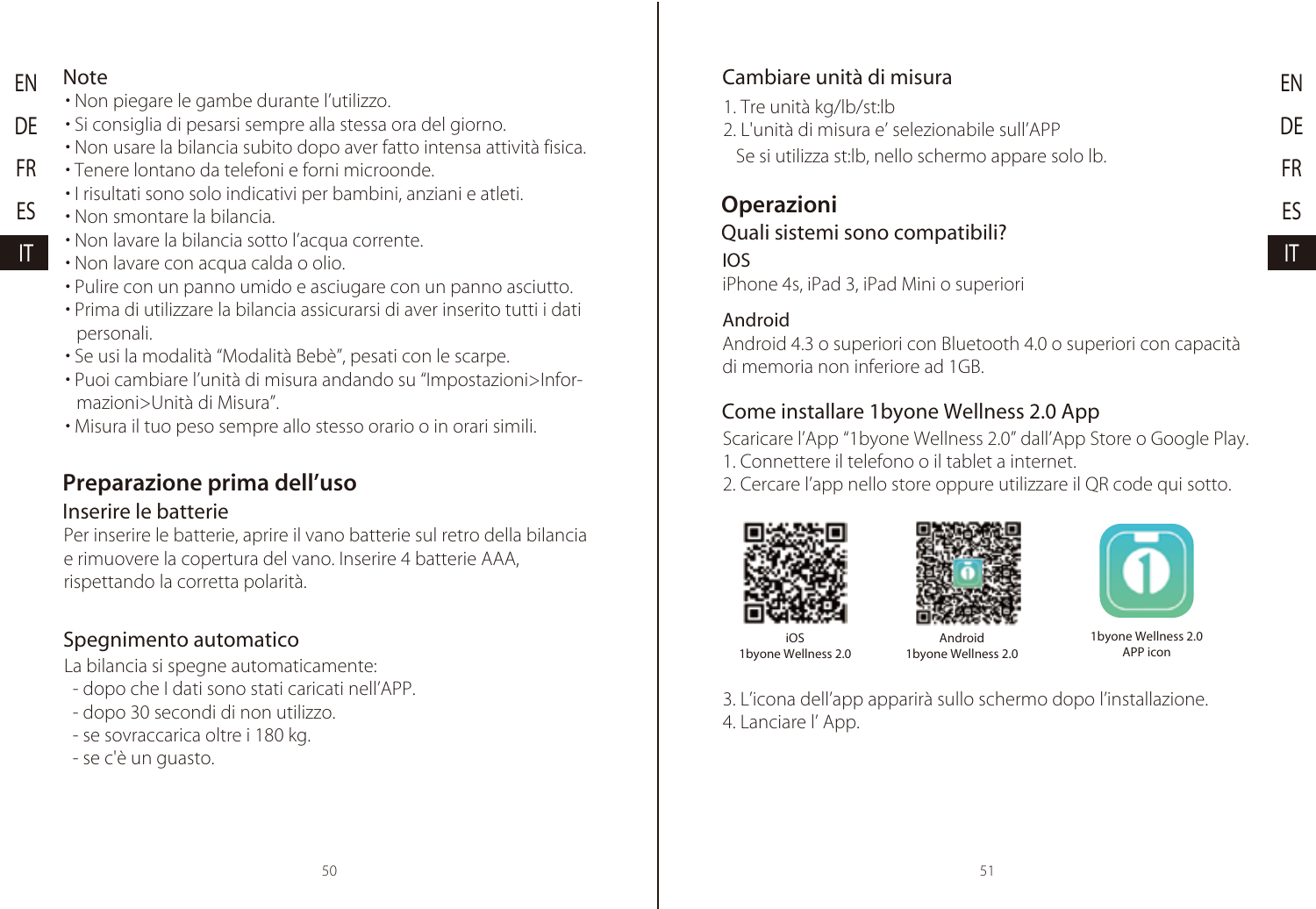#### Come utilizzare l'App? EN

IT

- 1. Attivare il Bluetooth del proprio dispositivo.
- 2. Toccare l'icona "1byone Wellness 2.0" per aprire l'APP sul dispositivo. DE FR
- 3. Quando si usa l'APP per la prima volta bisogna prima seguire i passaggi sottostanti per inserire le informazioni utente. ES
	- A. Questo passaggio interessa solo iPhone con iOS 8 o superiori. Se non si hanno device di questo tipo, passare al punto B. Quando apri l'App 1byone Wellness 2.0 il sistema entrerà automaticamente nella pagina di accesso dati di Health. Puoi selezionare tutti i tipi di dati Health sincronizzati con l'App. Poi tocca "Fatto" sull'angolo in alto a destra. Al momento l'App Health accetta 5 parametri: Percentuale Grasso, BMI, Altezza, Massa Magra e Peso.
	- B. Inserisci accuratamente i dati personali. Tocca l'immagine per cambiarla in funzione dell'utente. Completa le tue informazioni (nome utente, sesso, unità di misura preferita, data di nascita, altezza, atleticità) controlla e conferma, poi salva per continuare.





C. Vedrai le seguenti indicazioni. Rimani a piedi scalzi sulla pedana metallica della bilancia per consentire la connessione Bluetooth tra il tuo dispositivo e la bilancia.





FR ES

EN DE

D. Il display della bilancia lampeggerà tre volte con il simbolo "---" e mostrerà il peso rilevato. Questo significa che l'analisi è avvenuta correttamente, clicca "Si" per riceverla sulla tua app. Puoi controllare i valori standard del tuo corpo toccando sui dati registrati.



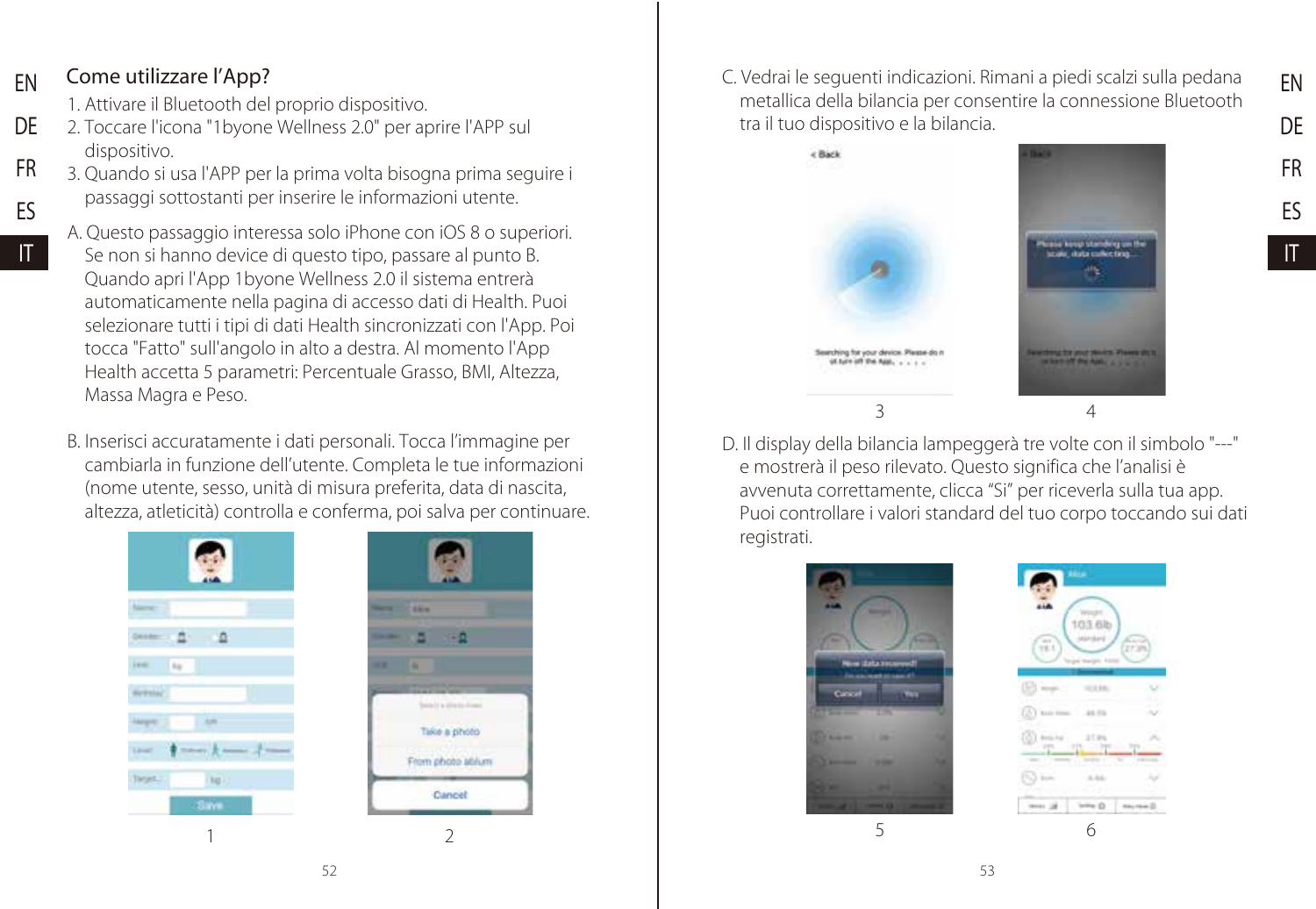DE FR ES

IT

EN



E. Clicca sullo storico per vedere i dati in grafici o liste. Puoi condividere i valori corporei via Twitter/Email/SMS/Facebook.

## Modalità Bebè

1. Per creare un account per il tuo bambino, seleziona la modalità Baby e inserisci le informazioni del bambino; poi scegli "Salva".



2. Clicca "Pesata" e sali sulla bilancia con le scarpe quando l'app mostra la scritta "Dapprima gli adulti sulla bilancia". Scendi dalla bilancia e sali di nuovo con il tuo bambino quando l'indicazione diventa "Tenendo il bambino sulla bilancia".

EN DE FR ES IT



3. Dopo la pesatura, clicca "Si" per salvare i dati. Premendo "Storia" puoi anche vedere in grafici e liste lo storico dei dati memorizzati.

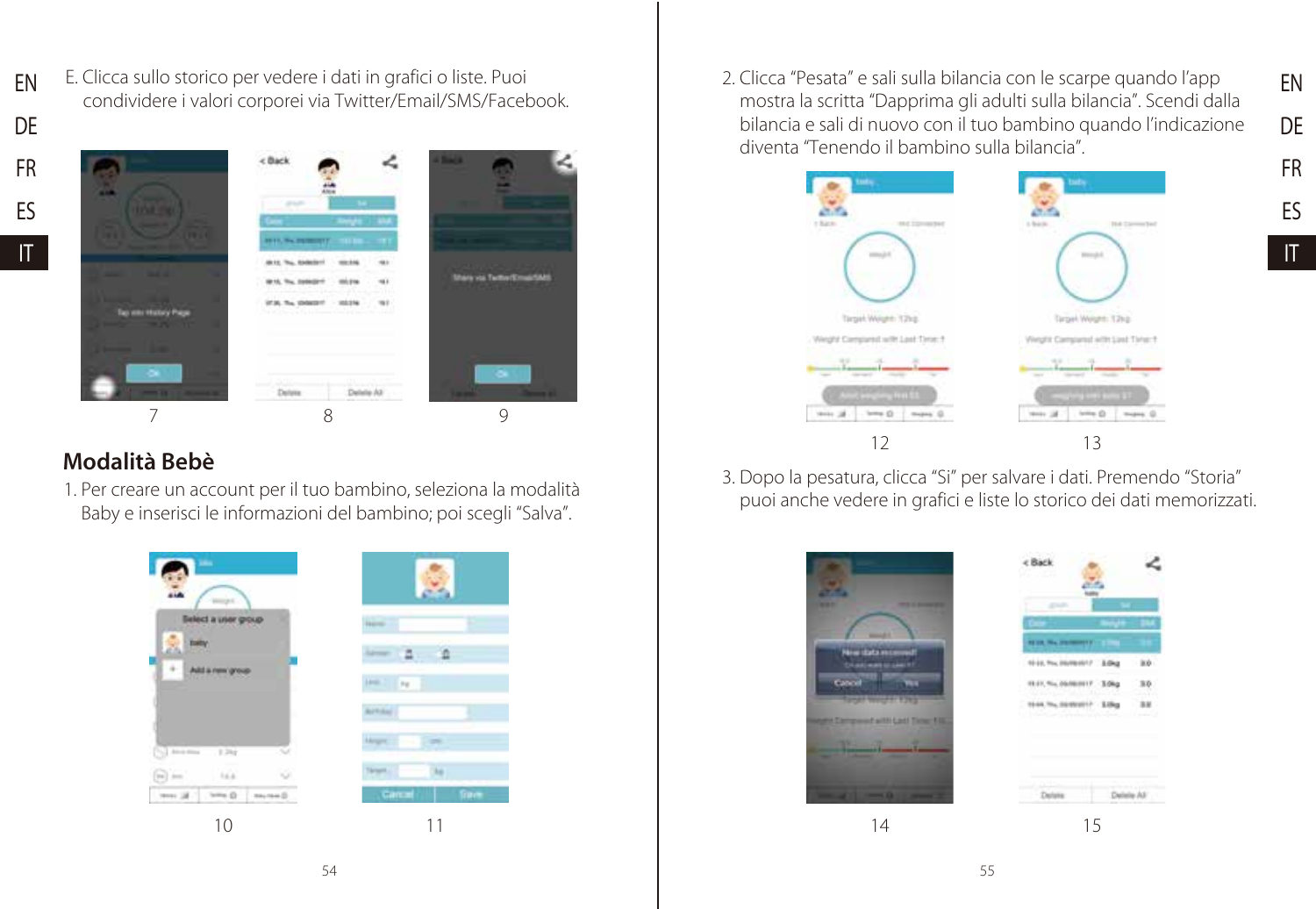#### Navigare nel Menu Principale EN



IT

1. Aggiungere e cancellare un utente: tocca l'icona dell'utente per entrare nella pagina utente, "User Select" (Selezione Utente).

- Tocca "+" per aggiungere nuovi utenti, ogni utente deve reinserire le informazioni.
- Tocca "Modifica", poi tocca "-" per rimuovere un utente.
- 2. Storico: dati misurati

3. Impostazioni: Reset delle informazioni utente, salvare i dati in file TXT, informazioni sulla salute corporea con tabelle di riferimento e descrizione delle applicazioni.

4. Modalità Bebè

## APP "Health" Compatibile con Apple

C'è un APP sulla salute chiamata Health compatibile con 1byone Wellness 2.0. Puoi caricare i dati corporei da 1byone Wellness 2.0 per il fisico. Puoi così controllare i dati anche se per errore disinstalli 1byone Wellness 2.0. Nota: Per iOS8 o superiori.

## Come Usare Health App?

- 1. Trova Health App sul tuo iPhone.
- 2. Quando usi per la prima volta 1byone Wellness ti verrà chiesto il permesso di caricare i dati da 1byone Wellness 2.0 su Health.

|           |                 | G             |
|-----------|-----------------|---------------|
|           |                 |               |
|           |                 | ÷             |
|           |                 | ۱             |
|           |                 | ٠             |
|           |                 | ×<br>٠        |
|           |                 | ۱             |
|           |                 | . .           |
|           |                 | ×             |
|           |                 | ۱             |
|           | 1byone Wellness | ٠<br>٠        |
|           |                 | $\mathcal{L}$ |
|           |                 | r.<br>١       |
|           |                 |               |
| <b>IS</b> | ۰               |               |
|           | 17              |               |

- 3. Ti ricordiamo che i dati sono caricati su Health solo se le misurazioni sono state prese correttamente su 1byone Wellness 2.0. Misurazioni scorrette non saranno caricate su Health.
- 4. Apri Health App, scegli "Body Measurements" (Misurazioni Corporee): vedrai l'ultima misurazione caricata da 1byone Wellness 2.0



IT

EN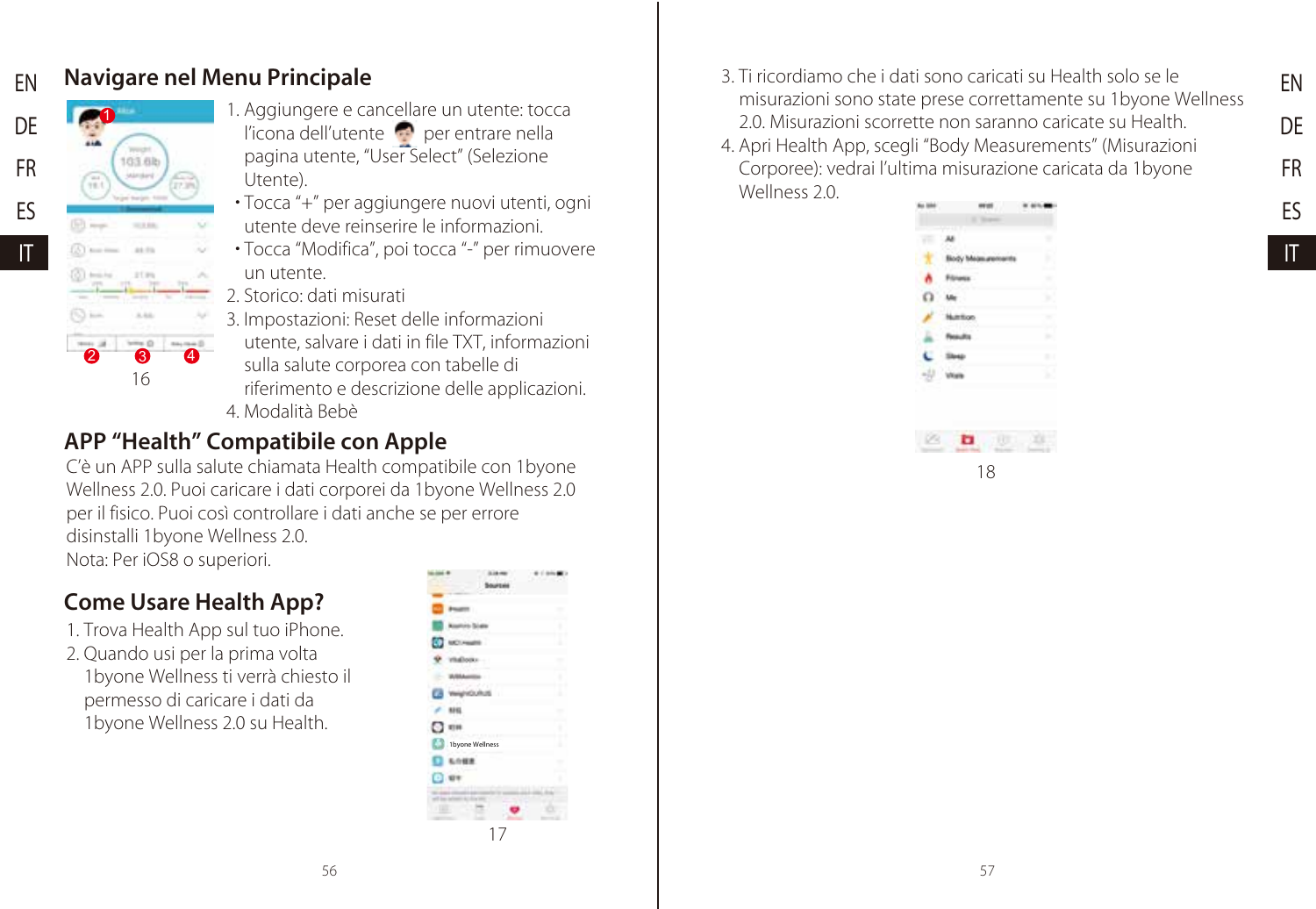#### Domande ad Alta Frequenza & Risposte EN

- 1. Perché la bilancia non funziona? Perché il display non mostra i dati? Perché i dati sullo schermo scompaiono subito? DE
	- Accertati che la parte di isolamento sia stata rimossa, che le batterie siano inserite e che non siano scariche o da cambiare.
- 2. Il display mostra "Err" durante la misurazione del grasso corporeo. ES IT
	- I piedi o la bilancia sono troppo bagnati.

FR

- Si è superata la capacità massima (396lb/180kg).
- Il range di valori corporei dovrebbe essere per Altezza (3'3"-7'3"/100-220cm), Età (10-99 anni).
- 3. La bilancia non si connette con l'App.
- L'App va aperta quando ci si pesa.
- Accertati di aver attivato il Bluetooth del tuo dispositivo.
- Prova a riaccendere il Bluetooth e a riattivare 1byone Wellness 2.0 sul tuo dispositivo.
- Controlla il modello del telefono, deve essere una versione superiore a iPhone 4S, iPad 3, o iPad Mini per iOS. Per modelli Android, i telefoni devono essere Android 4.3 o superiori.
- 4. Non viene misurato il grasso corporeo.
- Bisogna salire sulla bilancia con piedi scalzi e asciutti perché il grasso corporeo possa essere rilevato.
- Accertati che il Bluetooth sia attivo.
- Inserisci i tuoi dati personali con Altezza (3'3"-7'3"/100-220cm), Età (10-99 anni).

### Manutenzione e pulizia

- 1. Non tenere la bilancia con un peso per lungo tempo.
- 2. Lasciare libera da pesi la bilancia quando non in uso.
- 3. Tenere la bilancia in luogo asciutto, lontano da fonti di acqua.
- 4. Appoggiare la bilancia delicatamente.
- 5. Se appare la scritta "Lo" cambiare le batterie. Far funzionare la

bilancia a bassa potenza può danneggiarla.

- 6. Non utilizzare la bilancia per scopi commerciali.
- 7. Pulire con un panno umido e asciugare con un panno asciutto.
- 8. NON usare detergenti. Si potrebbero danneggiare in modo irreparabile gli elettrodi della bilancia.
	-

#### Accuratezza

| 50KG:±300g          | 100KG:±400g         | 150KG:±500g              |
|---------------------|---------------------|--------------------------|
| $110$ lbs+/-0.66lbs | $220$ lbs+/-0.88lbs | $330\frac{bs}{-1.1}$ lbs |

#### Avvisi

| $\frac{1}{2}$ in our arimento |
|-------------------------------|
| accarica                      |

## Specifiche Tecniche

- 1. Display LED Illuminato da 27x80mm
- 2. Unità di Misura: kg/lb/st:lb
- 3. 10 utenti
- 4. Grafici con i valori
- 5. Tre livelli fitness: Normale, Amatore, Professionista
- 6. Capacità: 180kg / 396lb
- 7. Graduazione massa minima misurata: 0.1kg
- 8. Graduazione massa muscolare: 0.1kg
- 9. Graduazione peso rilevato: 0.1kg / 0.2 lb
- 10. Graduazione grasso rilevato: 0.1%
- 11. Graduazione acqua rilevata: 0.1%
- 12. Graduazione ossa: 0.1kg
- 13. Età: 10~99 anni
- 14. Altezza: 100~220cm 3ft:3in~7ft:3in
- 15. Temperatura di lavoro: 10°~40°C
- 16. Umidità di lavoro: 20%~90%
- 17. Temperatura di conservazione: -10~50°C
- 18. Potenza: DC 6V (Batterie AAA x 4)

EN DE FR